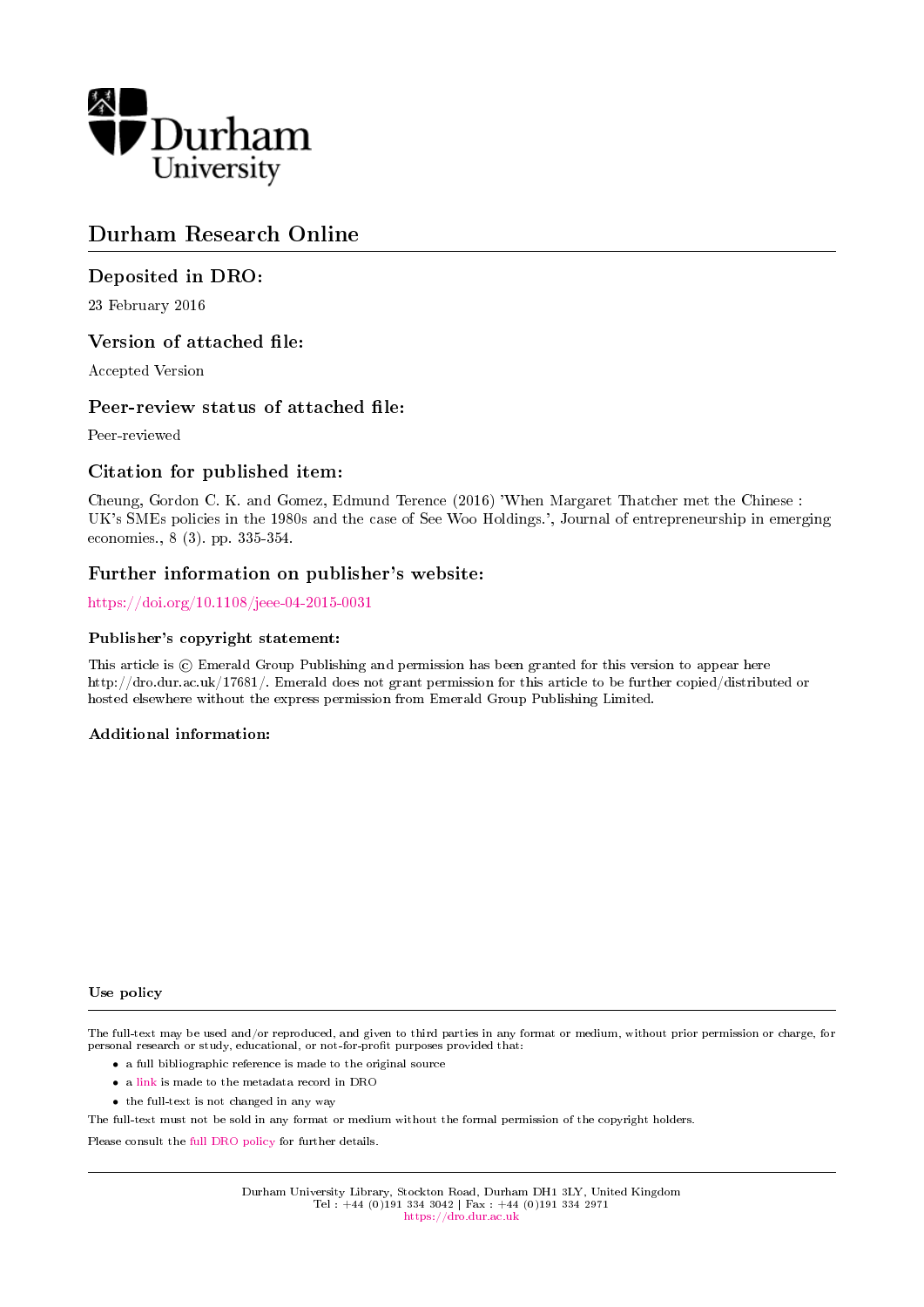# **When Margaret Thatcher met the Chinese: UK's SMEs policies in the 1980s and the case of See Woo Holdings**

#### **Gordon C. K. Cheung and Edmund Terence Gomez**

**Abstract:**

### **Purpose:**

**This paper attempts to examine the UK's SMEs policies under Margaret Thatcher's era in the 1980s, with a view to understand the** success stories, historical development and the structures of Chinese family business through a case study of See Woo Holdings Ltd.

#### **Design/methodology/approach**

We have achieved the objective on the study of the SMEs policies under Margaret Thatcher through critical evaluation of the historical literatures, books, journals and newspapers. The study on overseas Chinese business and the case of See Woo Holdings Ltd. is mainly through our research of the Chinese overseas in the UK and Southeast Asia and the companies report from the Companies House in the UK. We have usedthe latest 2011 UK Census dataset and academic reports to locate the most current demographic changes and Chinese business characteristicsin the UK and Northeast of England.

### **Findings**

First, the UK's SMEs policies under Margaret Thatcher were quite receptive towards the ethnic business. Secondly, the case of See Woo Holdings Ltd. indicates that family business networks are still one of the characteristics of Chinese business activity. Finally, the broader SMEs policies play an important role in our case of the Chinese business.

## **Originality/value**

We provide a tentative linkage between the UK's SMEs policies under Margaret Thatcher and Chinese family business. In addition, the case study of See Woo Holdings Ltd. improves our current understanding of Chinese family business with a clearer picture about their structure, practice, characteristics and development.

**Keywords:** Chinese overseas, enterprise culture, ethnicity, family business, SMEs, supermarket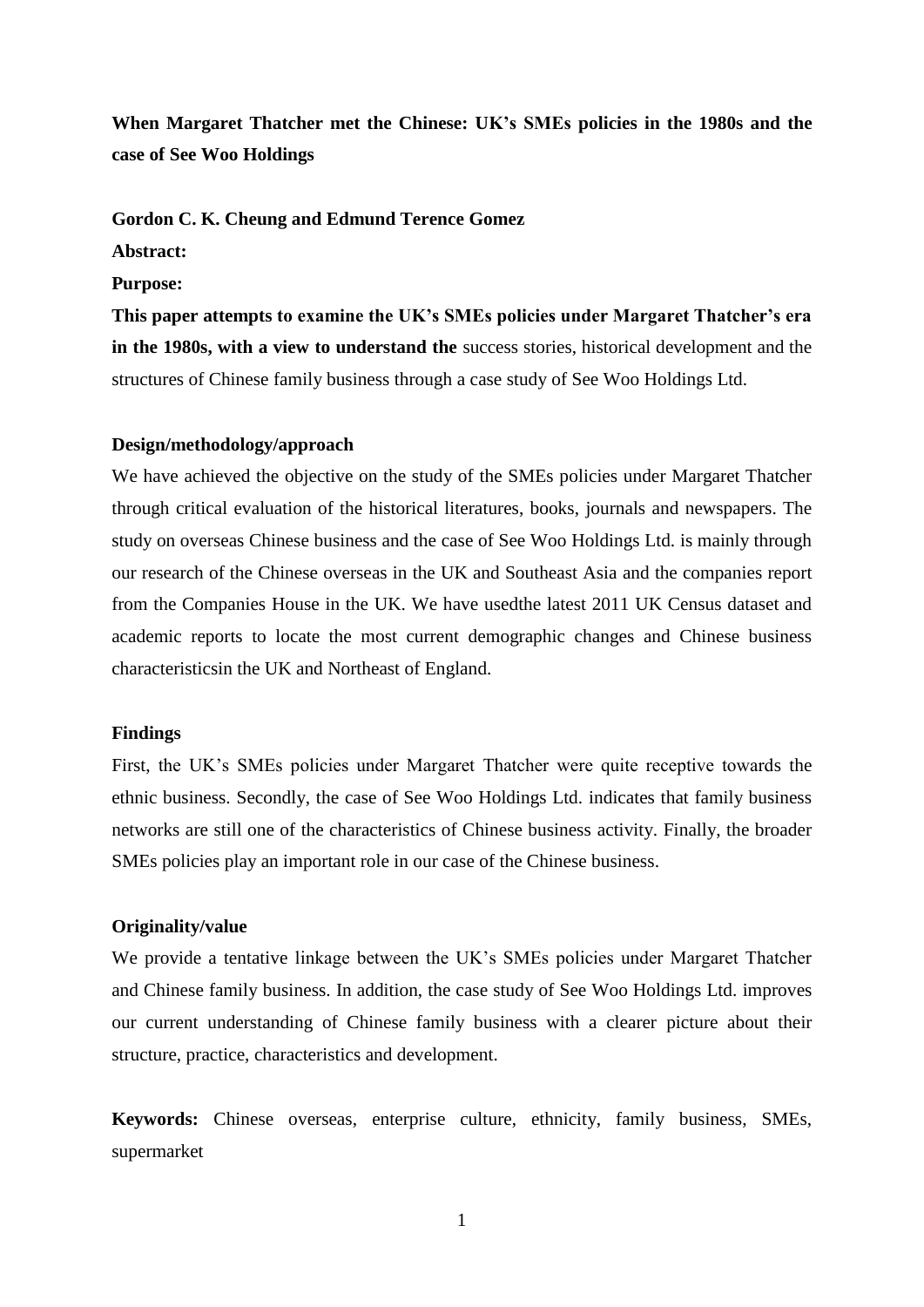## **Introduction**

1

The 2011 Census put the population of Britain at 63.2 million (with 53 million in England, 3.1 million in Wales, 5.3 million in Scotland and 1.8 million in Northern Ireland) (Office for National Statistics 2012, p. 1). The Chinese population (under the Asian/Asian British category) had reached 433,150, with a majority of them  $(124,250)$  living in the London area.<sup>1</sup> The economically active (aged 16-64) Chinese in England and Wales, 323,000 in total, were the least unemployed (five percent) among all Asian/Asian British ethnic groups (Office for National Statistics 2014, p.  $6$ .<sup>2</sup>

Such demographic figures in white-dominated societies where the Chinese are a minority community are not uncommon. What is intriguing is that these demographic figures provide insights into how the Chinese, though a minority community, have adopted novel business strategies in order to compete, even develop major enterprises, in a highly industrialized economy.<sup>3</sup> Some enterprises, including now familiar household names such as Wing Yip, See Woo (both run major supermarkets), and Loon Fung (one of the oldest restaurants in London's Chinatown),have been active in the British economy for more than four decades, creating in the process a close relationship with the non-Chinese business community. The historical development of these prominent Chinese-owned businesses merits assessment in order to understand the evolution of Chinese family enterprises and their involvement, as well as influence, in the broader socio-economic British environment.

The emergence of companies such as Wing Yip and See Woo in the wholesaling and retailing sector is particularly interesting because, according to enclave theory, ethnic-based enterprises exist to serve their own ethnic community or they merely function as middlemen, providing services based on their ethnic skills (Jones-Evans, Thompson and Kwong, 2011, pp. 221-222). From an empirical perspective, a study of these family-owned enterprises sheds important light on the implications of major economic policies on minority communities in

<sup>&</sup>lt;sup>1</sup> London includes inner and outer London. See Table KS201UK, 2011 Census: Ethnic group1, local authorities in the United Kingdom. [http://www.ons.gov.uk/ons/publications/re-referencetables.html?edition=tcm%3A77-327143] (accessed 9 April 2015)

 $2$  This group was categorized according to Indian, Pakistani, Bangladeshi, Chinese, and other Asians.

<sup>&</sup>lt;sup>3</sup>There is an enormous body of literature on the Chinese diaspora. See, for example, Liu (ed.) 2006,Thunø (ed.) 2007, Benton and Gomez 2008, and Gomez and Benton (eds) 2015.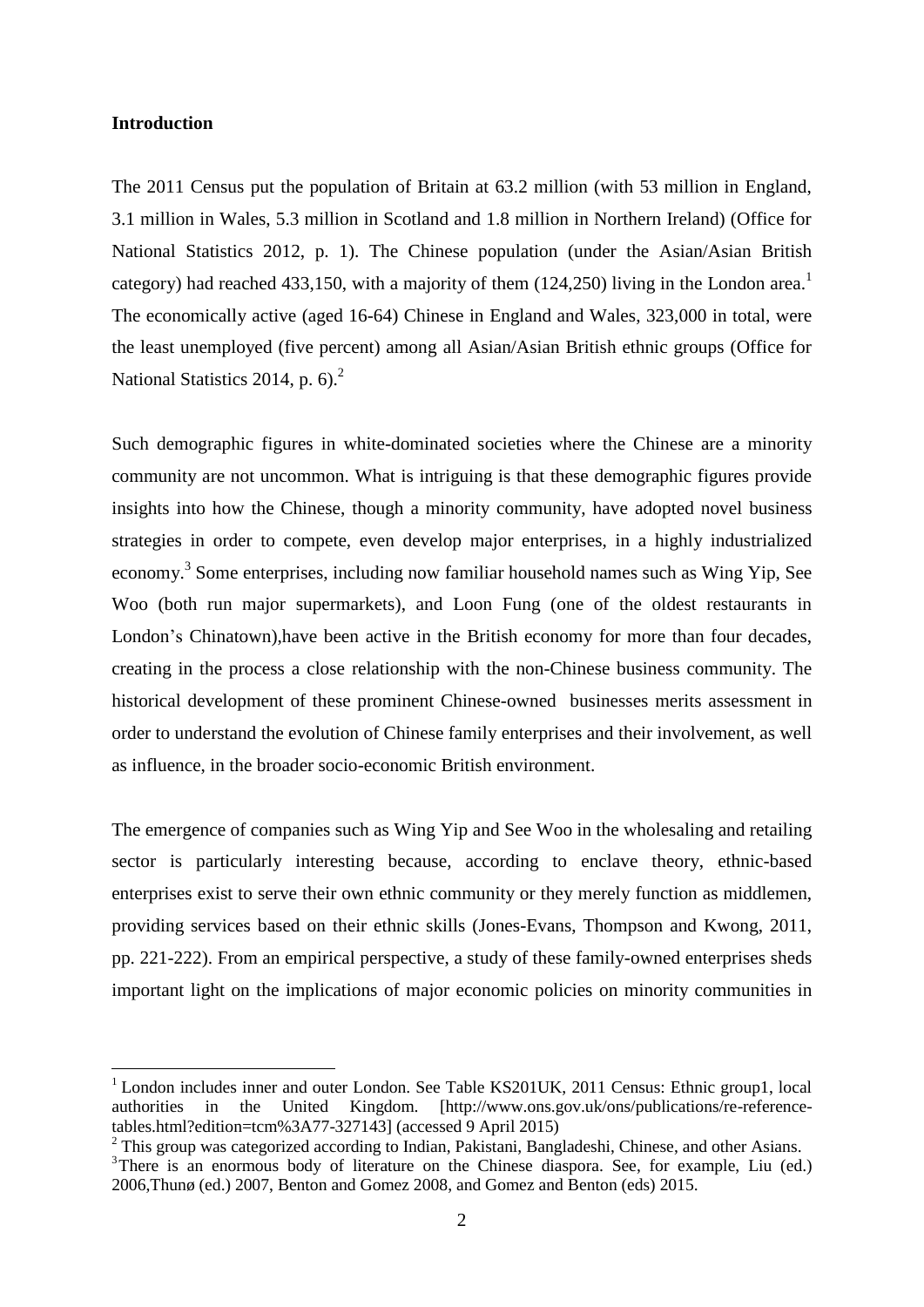business such as the Chinese including their attempts to expand their clientele beyond their own ethnic community.

This study, therefore, adopts a contemporary historical perspective to examine the economic circumstances in Britain during a defining moment its history in the early 1980s, when Margaret Thatcher came to power and began introducing neoliberal-type policies which had major implications on small-and-medium-sized enterprises (SMEs). Chinese family businesses in Britain have historically functioned as SMEs (Benton and Gomez 2008; Cheung and Gomez 2013). Thatcher's economic policies favored the market as they entailed restructuring or privatizing state-owned entities and curbing the influence of trade unions, for example those in the mining industry<sup>4</sup>. The so-called 'enterprise culture' of her economic policies facilitated the development of SMEs, particularly in the 1980s, including those owned by the Chinese (Tong 2014, p. 16). This study will focus on See Woo Holdings Ltd., a London-based Chinese family business that was incorporated in the 1970s and which has established itself in the retailing and supermarket sector, to assess the significance of Thatcher's economic policies on such enterprises. Insights into the growth of See Woo Holdings were obtained from an in-depth analysis of its company records that were filed with Companies House<sup>5</sup>.

This article is divided into two sections: a review of Thatcher's economic policies and a case study of See Woo Holdings. The assessment of Thatcher's policies is further divided into three sub-sections including the reasons why she introduced these programs, their impact on SMEs, and the response to them from the European Union and Chinese businesses. Through an assessment of See Woo Holdings, we offer insights into three areas: the nature of this family business in its early years, the impact of Thatcher's policies, and how the two shaped the development of this enterprise.

<u>.</u>

<sup>&</sup>lt;sup>4</sup>A large number of people were laid-off following the permanent closure of mining sites in the Northeast of Britain after Thatcher's neoliberal policies were introduced which included a serious attempt to undermine the influence of trade unions, including those in the mining sector. When Thatcher died on 8 April 2013, hundreds of ex-miners in Durham organized a 'funeral party' to celebrate 'the end of an era for [the person who destroyed our coal mines'](http://www.mirror.co.uk/all-about/margaret%20thatcher). See *The Mirror*  [http://www.mirror.co.uk/news/uk-news/margaret-thatcher-dead-durham-miners-1820941] (accessed 10 April 2015)

<sup>&</sup>lt;sup>5</sup>Companies House is a government database which houses the annual accounts of all companies operating in Britain. All companies are required by law to submit their annual accounts which are open to public scrutiny. Our dataset was obtained from the Companies House Archive at Leeds University.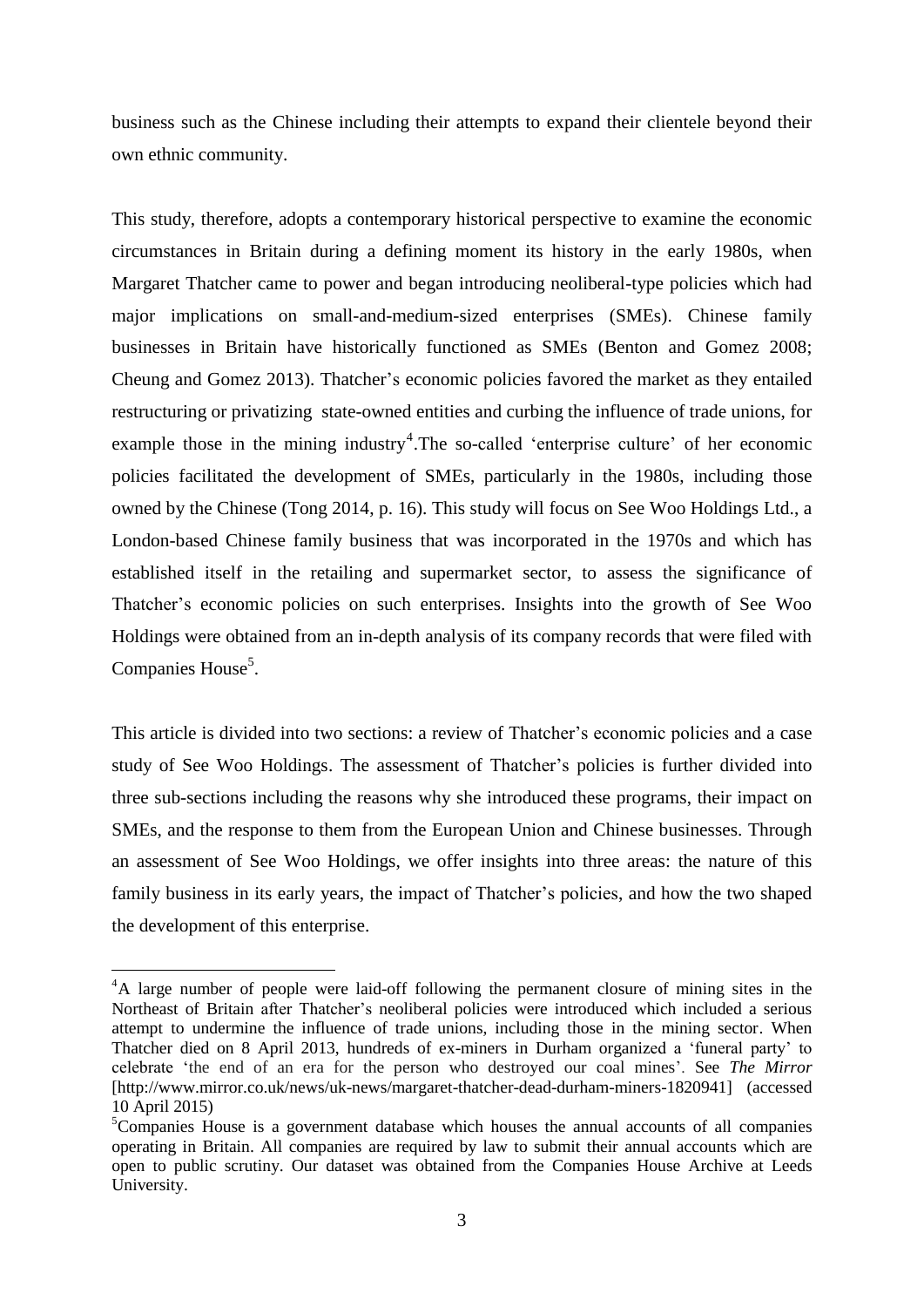#### **Thatcher's economic policies and enterprise development in the 1980s**

## *Thatcher's reasons for her policies*

Between 1960 and 1980, the British government had largely neglected the concerns of SMEs. During these two decades, both Conservative and Labour government leaders had encouraged the development of large-scale enterprises in the belief that this would help enhance economies of scale in production; manufacturing output by big firms between 1958 and 1970 supported this assumption. Marsden (1990, p. 239) noted that during this period 'the concentration of industrial output increased, as the share of net output by the 100 largest firms (defined in terms of net output) increased from 22 percent of manufacturing net output in 1949 to about 40 percent in 1970. It remained at more or less that level through the 1970s, and early 1980s.' Moreover, between the post-World War II period and the 1970s, although British capitalism had been characterized by increasing concentration of capital, there had been a significant growth in output and productivity.<sup>6</sup> Government leaders also believed that large enterprises were better equipped to invest heavily in research and development (R&D) to develop new technology. Technological development would help increase plant size and improve efficiency, thus reducing production costs and enhancing profits. With much state support, the volume of large firms in Britain nearly doubled between 1958 and 1970 (Marsden 1990, p. 239).

During the economic recession of the early 1970s, however, the belief in the promotion of large firms as an important avenue to create employment, promote R&D, enhance productivity, and encourage innovation, came into question. In the mid-1980s, a number of major studies criticized the view that it was necessary for the state to encourage the growth of large firms, citing as examples the case of companies in Britain and the United States.

Prais (1976), in his *The Evolution of the Giant Firm in Britain*, contended that economies of scale was not dependent on *firm* size, but on *plant* size. Prais argued that although the number

<sup>&</sup>lt;sup>6</sup> See Scase and Geoffe (1980, p. 13), and Burrows (1991, p. 6) for an in-depth discussion on the growth of large-scale enterprises during the three decades after World War II and a critique of the view that the promotion of such enterprises benefited the British economy.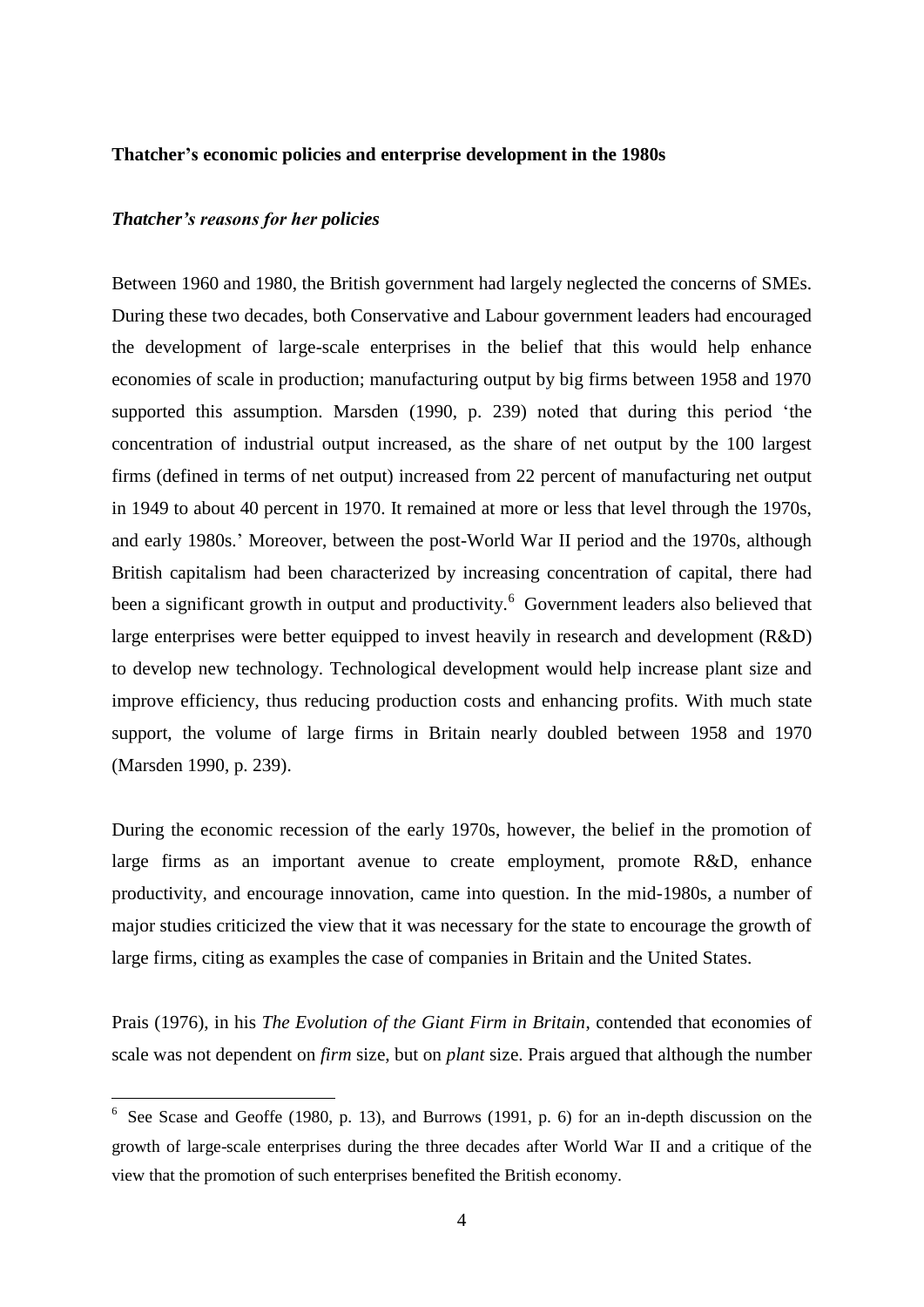of companies controlled by a firm had grown significantly, the average plant size in these firms had decreased by half in some cases, leading to greater unemployment. In other words, industrial concentration was not a prerequisite for productive efficiency, nor would it necessarily generate employment. Piore and Sable (1984) posited an interesting argument in their volume, *The Second Industrial Divide*, about small-scale industries in continental Europe. These small firms had developed well because they were more flexible and better equipped for engendering and adopting innovations and they were capable of being more responsive to market needs. Later, Chandler (1990), in another important study, *Scale and Scope: The Dynamics of Industrial Capitalism*, would argue that between the period 1880 and 1940, in a number of capital intensive industries, British companies had failed to invest sufficiently in three key areas: manufacturing, marketing, and management. This trend of limited investments in these three key areas among large-scale enterprises appeared to have continued into the modern period.<sup>7</sup>

## *Thatcher and the promotion of SMEs*

1

The manner of development of Chinese enterprises was deeply affected by government policies and economic change that had occurred during the 1980s. In 1979, when Thatcher took office as Prime Minister, she set about instituting major structural changes involving a reduction in the role of the state in the economy. Between 1945 and 1979, both Labour and Conservative-controlled governments had supported Keynesian-style state intervention and the nationalization of key economic sectors. Thatcher, on the other hand, introduced changes that involved, among other things, deregulation of markets and active privatization of government-owned enterprises. Thatcher also opened up the British economy to greater international competition and introduced policies to attract foreign investment. Thatcher's promotion of 'free market conservatism' involved not just a check on the influence of trade unions but a desire to curb dependence on state welfare by encouraging initiative in industry. To encourage industry in business, Thatcher began actively supporting the development of

 $<sup>7</sup>$  For another important study making similar arguments of the efficacy of small-scale enterprises, see</sup> Best 1990.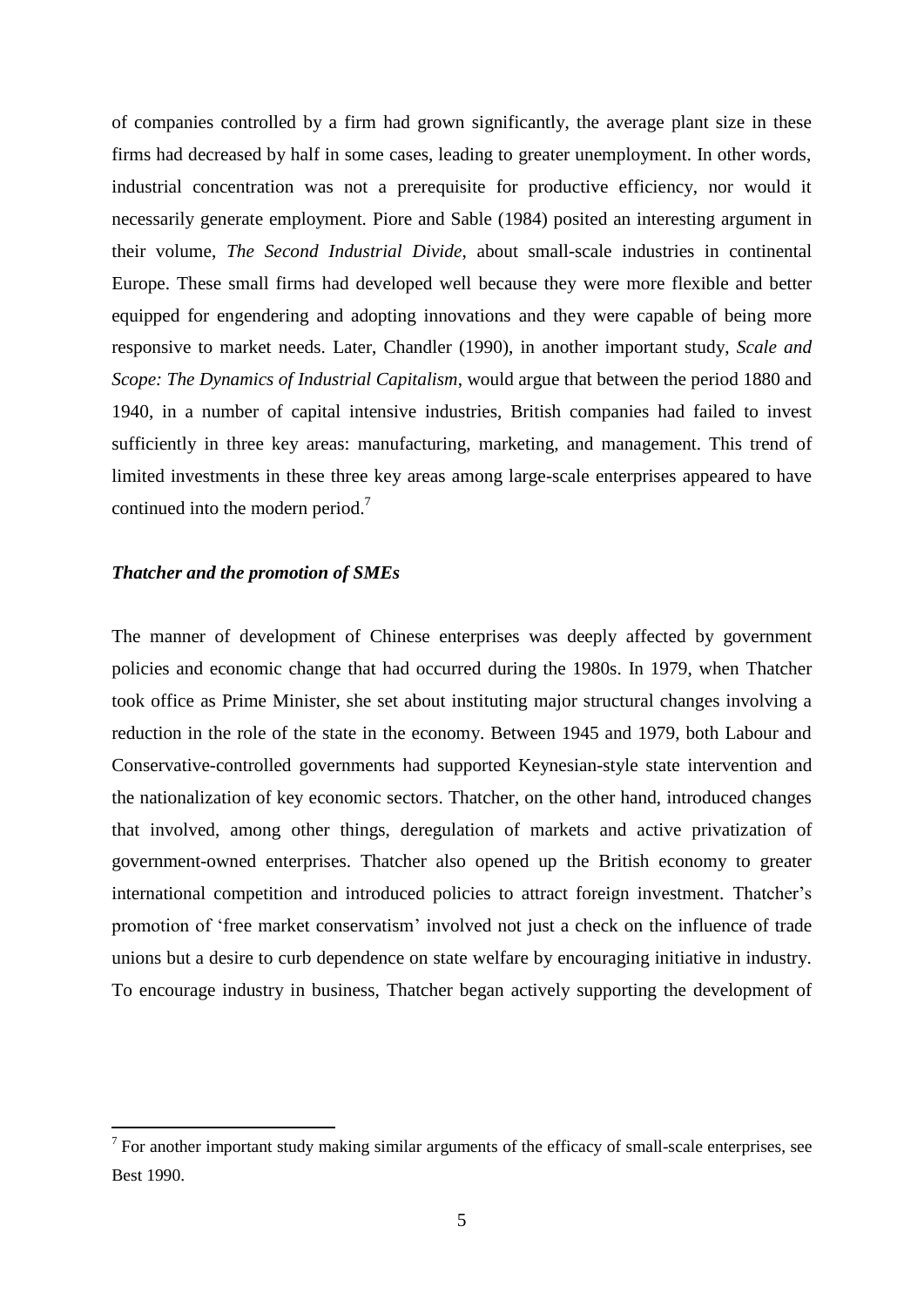SMEs,<sup>8</sup> introducing a variety of institutional arrangements to facilitate their formation and growth.

As questions were raised about the efficacy of large firms, the growing argument in the 1980s was for the need for greater decentralization of such companies (see, for example, Atkinson and Storey 1994). Thatcher was a strong advocate of the need to promote SMEs on the grounds that the economic future of the country lay with individual initiative and enterprise. This was embodied in her government's promotion of what came to be popularly known as the 'enterprise culture', a somewhat nebulous concept, but one which basically referred to the need to consider entrepreneurship as a means for capital accumulation and social mobility (Burrows 1991). Another policy outcome from the promotion of this enterprise culture was the assumption that it would lead to the 'generation of many new growing enterprises' that would 'create jobs and wealth' as well as 'inject dynamism and innovation into the economy' (Dodd and Anderson 2001, p. 15).

The government had begun to recognize the importance of the small firm in terms of creating employment as the economy began to move into a deep recession in 1979 that continued into the early 1980s. The British economy began to recover between 1986 and 1989, before the onset of another recession; the economy only began to move into another phase of recovery after the mid-1990s. During the period between 1948 and 1973, the average rate of unemployment ranged between 1.2 and 3.8 percent. Between 1974 and 1979, unemployment had increased to between 2.6 and 5.7 percent, and during the period 1980 to 1989, it increased even further, ranging between 7.1 and 13.1 percent (Jeremy 1998, p. 57). Atkinson and Storey (1994, pp. 12-13) also pointed out that during the 1980s, self-employment had grown significantly in many of the developed economies; quoting a 1992 OECD study, they showed that Britain had the fastest growth rate of self-employment among European countries between 1979 and 1990, rising from 7.5 percent in 1979 to 12.2 percent in 1990. According to the 1990 Labour Force Survey report, self-employment rose from below two million to almost 3.5 million between 1979 and 1989. Self-employment was concentrated in

<sup>&</sup>lt;sup>8</sup> The definition provided by the Department of Trade and Industry (DTI) for small and large firms in terms of number of employees is: micro firm - 0 to 9 employees; small firm - 10 to 99 employees; medium firm - 100 to 499 employees; and large firm - 500+ employees (Jeremy 1998, p. 329). The same definition is adopted here for SMEs.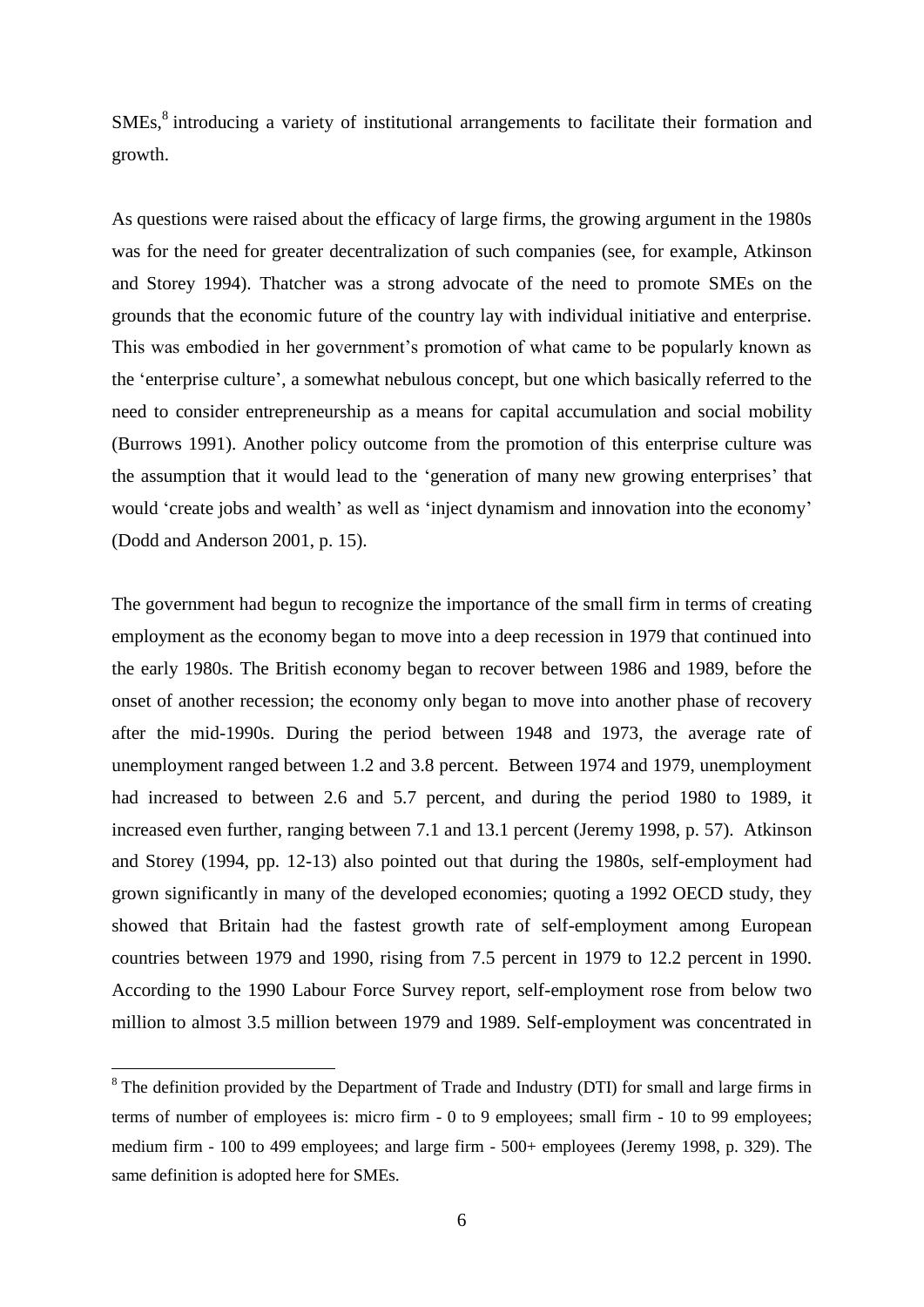four sectors: construction, distribution, hotels, and financial services; with the exception of the hotel industry, all three other sectors showed an increase in self-employment between 1981 and 1991.

During the 1980s, there was a significant increase in the rate of new firm formation, especially of small companies, primarily in response to the escalating unemployment problem. After 1979, the government had also begun to introduce a number of schemes to support SME formation, including the Loan Guarantee Scheme, the Business Expansion Scheme, and the Enterprise Allowance Scheme. Several studies would later indicate that many SMEs would not have been able to sustain themselves without such forms of state support (Curran and Blackburn 1991). Between 1979 and 1989, the number of businesses rose by two-thirds, the vast majority of them operating as SMEs. By the end of 1989, there were approximately three million small firms in the UK, of which at least an estimated 95 percent employed less than 20 people.

#### *Response from European Union and Chinese businesses*

A number of other reasons contributed to the rise in the volume of SMEs during the 1980s: the growing shift in industry from manufacturing to services, technological advances, fragmentation of larger firms, government policy to promote the enterprise culture, and the increasing availability of start-up capital (Atkinson and Storey 1994, pp. 12-13). Government policies were enforced to find avenues to channel support to small industries. For example, statutory powers were vested with local authorities to enable them to support local firms. Such support included business counseling, grants for rent, improvement of premises, and market research, loan guarantees, and loans at subsidized rates of interest (Waldingeret al., 1990, p. 184).

Other factors encouraged the promotion of SMEs during the 1980s. After the European Parliament made 1982 the 'Year of Crafts & Small & Medium Enterprises', this drew further attention to the potential dynamism of SMEs, provided they had sufficient support from the state and financial institutions. From 1981, as civil unrest began to spread rapidly, government investigations into the factors that precipitated these incidents revealed that one reason was that the state had not focused enough attention on the interests of businesses owned by minorities, an issue the government began to address after 1986 (Waldingeret al., 1990, p. 40).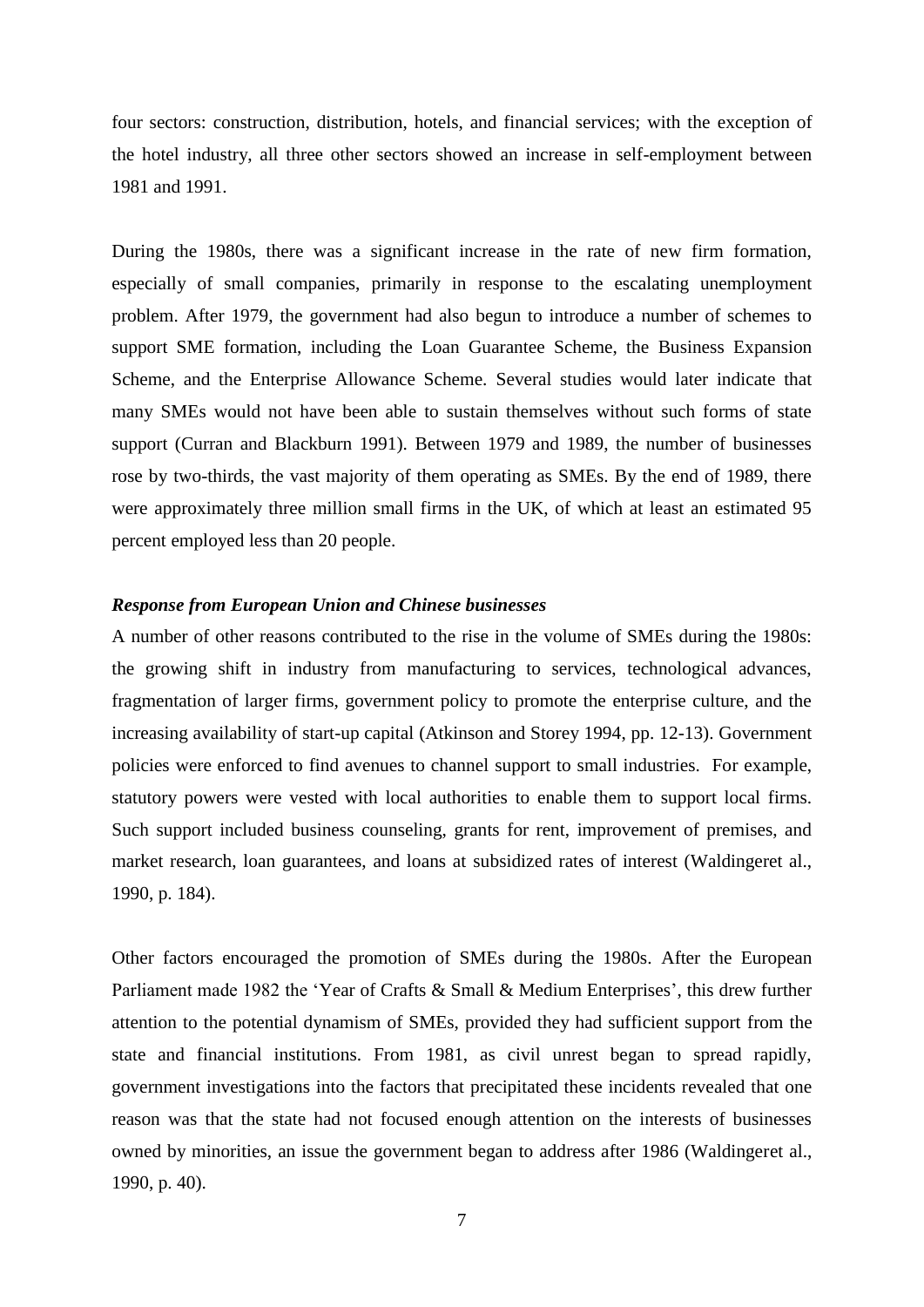In this climate of civil unrest affecting ethnic minorities and during a recession, the Thatcher government began promoting self-employment by supporting SMEs. <sup>9</sup> During this period, a new generation of British-born Chinese was emerging. Better educated, a large number of them had secured professional qualifications (Jones 1993, pp. 102-03). A significant portion of these new middle-class British-born Chinese probably had a different conception of their identity, often one which involved no thought of returning to their parents' homeland. For these reasons, a number of Chinese began considering a move into business. Since they were native English speakers, their command of Mandarin or other Chinese dialects was perhaps was not strong enough to facilitate business deals with relatives in China or Hong Kong.

In his analysis of growing self-employment among ethnic minorities in Europe, Boissevain (1994) made a similar contention: since many of these migrants had begun establishing roots in the host country, this suggested that they no longer considered their stay as a temporary sojourn. Boissevain (1994) further argued that a number of other factors encouraged selfemployment among ethnic minorities in Europe. First, the unemployment rate among migrants was particularly high, compelling a number of them to go into business. Second, growing discrimination at work had encouraged ethnic minorities to consider alternative forms of employment. In England, writing in the early 1980s, Jones (1981) quoted a Chinese community officer's estimate that up to 90 percent of Merseyside's Chinese population was either self-employed or employed in Chinese-owned companies.

The narrowing difference in educational qualifications between the Chinese and other British also influenced forms of self-employment within the community. For example, a number of Chinese who had become professionals but were interested in moving into business had ventured into services, particularly consultancies or into more high technology-based industries, especially in the computer-based sector. This process was aided by the significant growth in the high-technology sector as a whole from the early 1980s, because of much state support (Oakey 1991).

<sup>&</sup>lt;sup>9</sup>After the Brixton riots in 1981 that involved attacks on minorities, the government started pumppriming investment in order to support ethnic businesses, which were predominantly SMEs (Ram and Jones 2008, p. 358).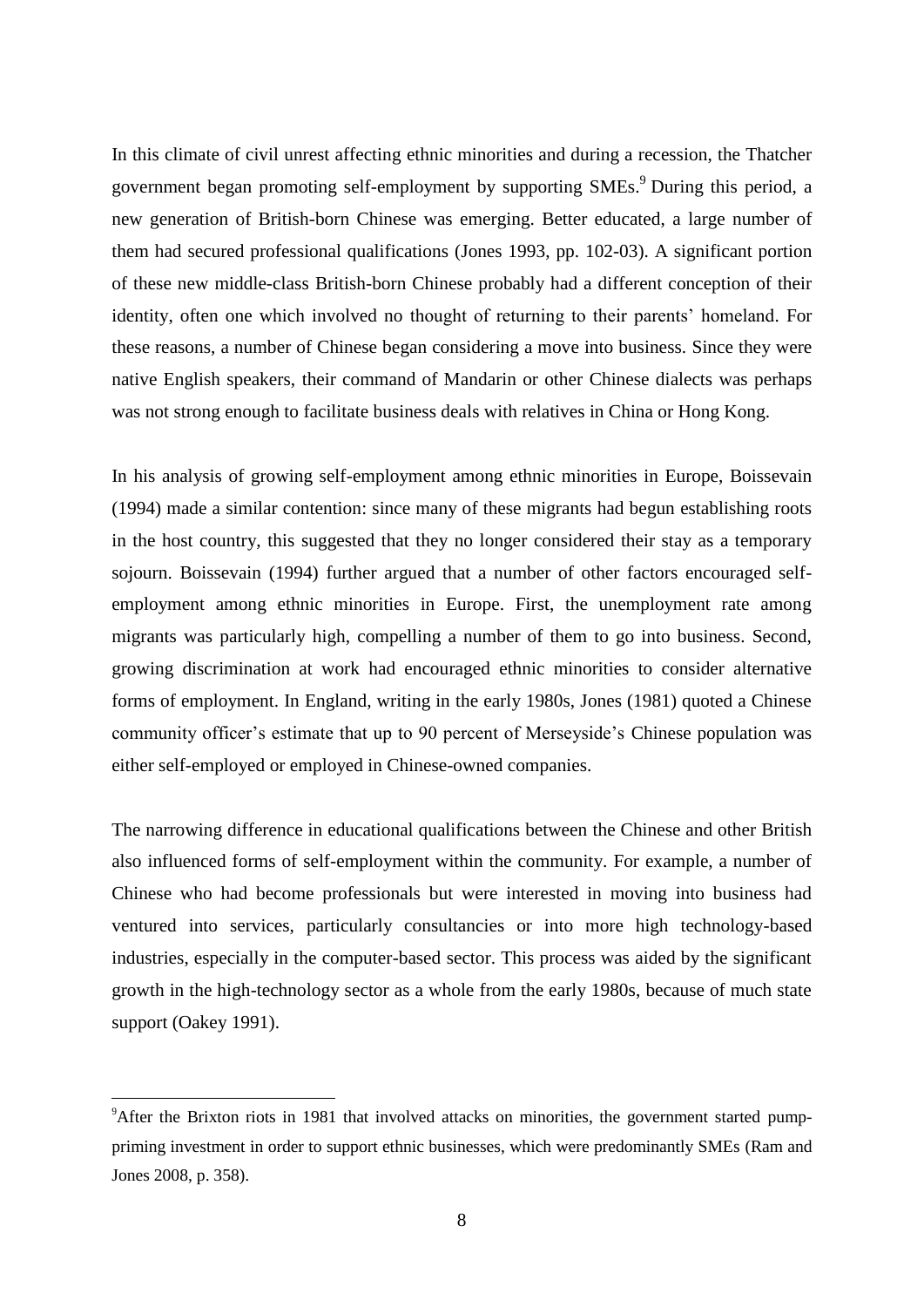Another factor that aided the rise in the number of firms run by ethnic minorities was the relative ease with which such companies could secure loans from British banks. There are several reasons why small ethnically-run firms found it easier to gain access to funds from financial institutions in the UK. According to a publication by the Barclays Bank, *Cultural Change and the Small Firm*, the bank's survey of 400 small firms registering turnovers of less than £1 million revealed that ethnic minority businesses played an important role in the small business sector. According to the Barclays Bank's study, ethnic minorities, who then formed five percent of the British population, were responsible for around nine percent of new business start-ups, representing around seven percent of the total number of small business firms in the UK (quoted in Gidoomal 1997, p. 210). The Barclays Bank study also noted that companies owned by ethnic minorities from Asia continued to dominate the retail industry.

During the late 1980s and into the early 1990s, there was a notable growth in the ethnic food industry. For example, between 1991 and 1996, the takeaway market was estimated to have grown by 23 percent, raking in an estimated turnover of £7 million annually; this included the traditional takeaways - pizza, fish & chips, Chinese, and Indian meals - which remained the industry's backbone. During this period, described as a 'renaissance of the UK restaurant sector', there was also a significant increase in the number of people eating out in restaurants (*Financial Times*, 11 December 1996). Apart from this, according to Sharwood's, a market leader in ethnic foodstuffs, the growth rate in sales for such products in the British market as a whole had been in double-digit percentage figures since the mid-1980s. The market in ethnic foods for home cooking - including Indian and Chinese products - was worth an estimated £129 million in the UK (*Financial Times*, 29 May 1996).

Government policies, as well as immigration legislation, appear to have had a significant impact of the manner of development of enterprises owned by the Chinese. A notable change was noted in the types of business enterprises that the Chinese were involved in during the twentieth century; while they had had a prominent presence as laundrymen, they were now more ubiquitous as restaurateurs and retailers. This change appears to have been influenced by migration patterns, public policies, and generational change. There is sufficient evidence to argue that intra-ethnic business networks have not played a crucial role in determining the pattern of growth Chinese-owned firms (see Benton and Gomez 2008). A review, through a case study of See Woo Holdings, primarily during the period of Thatcher's administration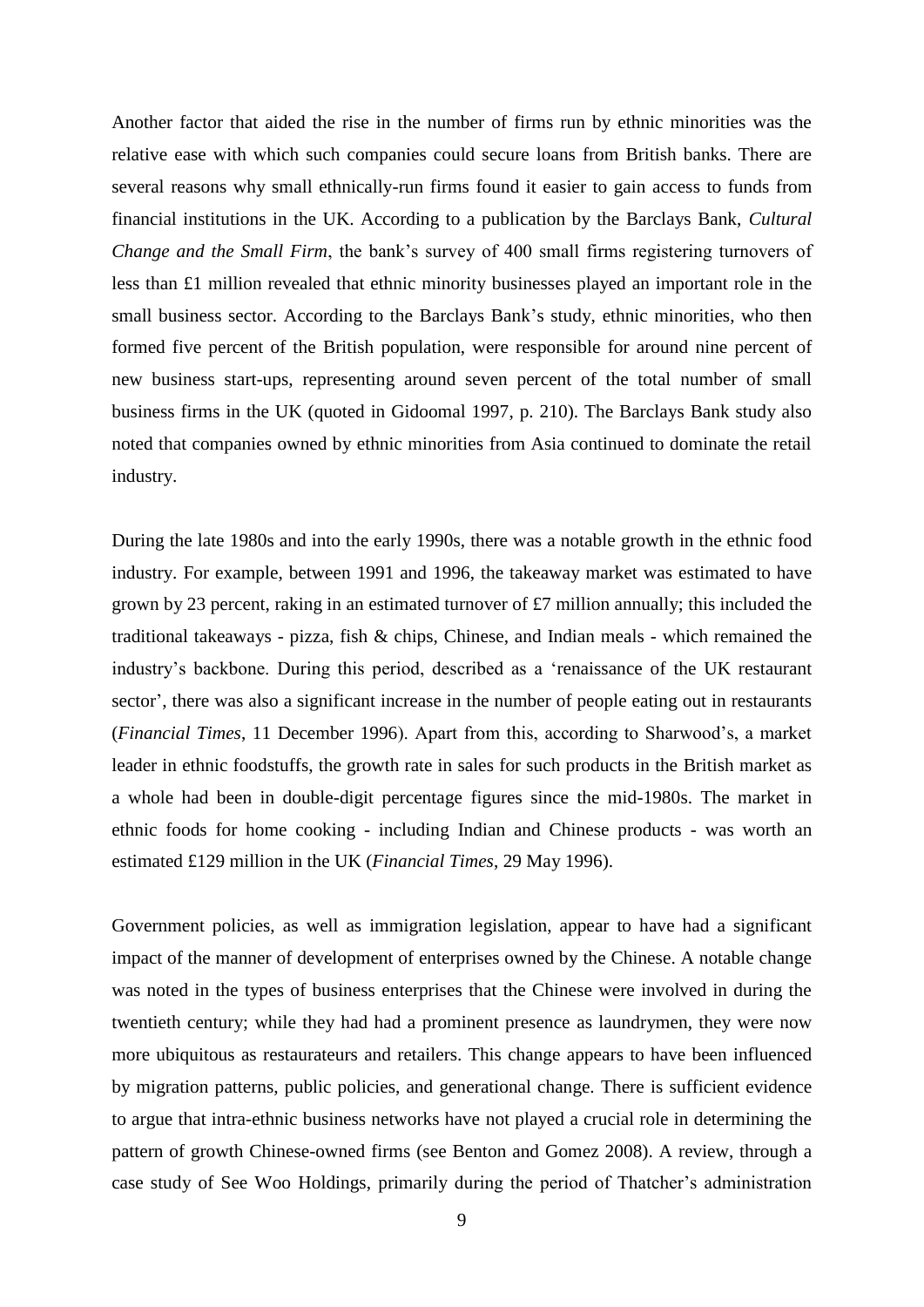(1979 to 1990), will help determine the factors that have influenced the manner of development of firms owned by members of this ethnic community.

## **The case of See Woo Holdings and the Tse Family**

### *The initial years and the nature of family business*

See Woo Holdings Ltd. is the holding company of a group of firms that manufacture, wholesale, and retail food products. The Group's wholesaling and retailing outlets as well as its manufacturing base are located in the London area, particularly near Wembley. Although See Woo Holdings is a private limited company under the control of the Tse family, this investment holding enterprise had a long list of shareholders. Incorporated on 7 October 1988, See Woo Holdings had two subsidiaries, Way-On Foods Ltd., in which it had a 53.3 percent stake, and S.W. Trading Ltd., which is wholly-owned. Way-On Foods is involved in food production and distribution, while S.W. Trading is a wholesaler and retailer of food products. Both these subsidiaries were established before See Woo Holdings: S.W. Trading on 24 January 1977 and Way-On Foods on 26 June 1986.

See Woo Holdings was established to hold and coordinate the activities of the companies established by the Tse family. The main enterprise established by the Tse family was S.W. Trading, its wholesaling and retailing concern. The incorporation of Way-On Foods reveals that the See Woo Holdings Group developed its operations vertically, by venturing into food production for distribution, which helped improve profitability by reducing the dependence of the Group on foreign suppliers for its products. Apart from the distribution of its products in the UK, the Group had also, since the mid-1990s, managed to gain entry into markets in other countries in Europe, though its presence in these markets remained very small.

The chairman of See Woo Holdings is Tsun Tse. Born in 1929, he arrived in Britain from Hong Kong and went into the food catering business. Tse first started a Chinese takeaway, then established a restaurant. He later opened a mini-market in Soho in London, the nucleus of the See Woo Supermarket which would emerge as one of the mainstay businesses of the Group. Two of Tsun Tse's brothers later followed him to Britain. The elder of these two brothers, Stanley Tse, also established a Chinese restaurant, whilst the younger Tony H.W. Tse pursued his studies. Company records indicated that Tsun Tse and Stanley Tse were directors of Jasmine Garden Restaurant Ltd. when they set up the See Woo Supermarket (see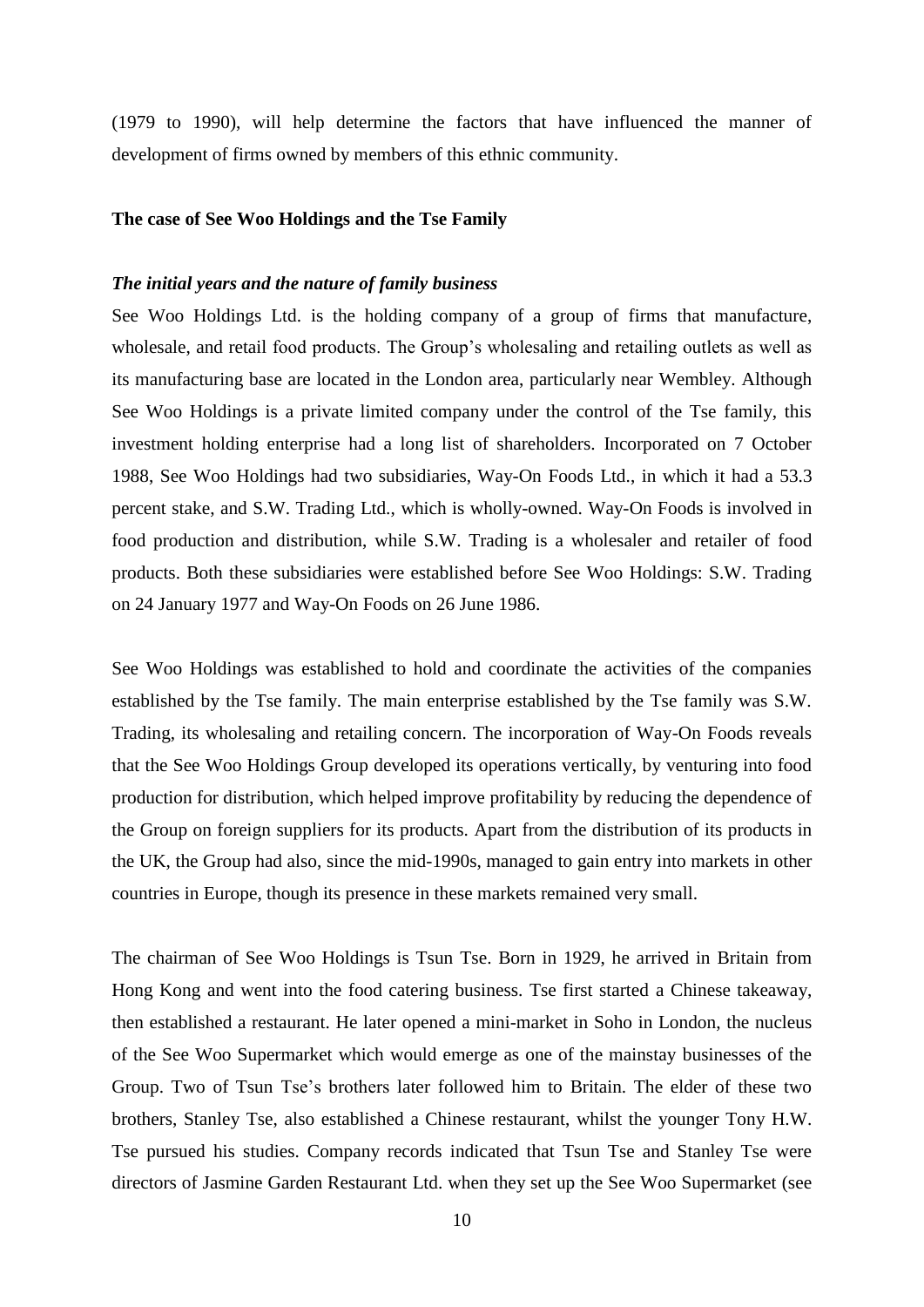Figure 1). Tsun Tse was also a director of another restaurant company, Lantern House (Bushey) Ltd., whose other directors included Stanley Tse and Tony Tse. From this initial involvement in business as restaurateurs, the Tse brothers would diversify into retailing by establishing See Woo Supermarket Ltd.



Figure 1. See Woo Holdings Group Corporate Structure

\* Dissolved

+ Dormant

@ Divested

See Woo Supermarket, though incorporated in January 1977 with a paid-up capital of £30,000, only commenced operations in Soho in 1978. By 1982, See Woo Supermarket's operations had grown rapidly necessitating two significant changes. In view of the rapidly burgeoning Chinese food catering industry, the Tse family divested their interests in the restaurant trade to concentrate on wholesale and retail distribution of Chinese foods products. In 1982, to better reflect its move into wholesale distribution, the name of the company was changed from See Woo Supermarket to S.W. Trading. The range of goods the company dealt in eventually included Japanese, Vietnamese, and Korean products, totaling nearly 3,500 items, probably the largest range of products distributed by a single Chinese-owned food distribution firm. As the retailing business grew, a warehouse was acquired in Wembley, which functioned as the base for S.W. Trading's wholesaling operations. In 1993, S.W. Trading established a cash & carry outlet in Greenwich, a much larger supermarket than its outlet in Soho, thus expanding its retailing market.

The original shareholders of S.W. Trading included, apart from Tsun Tse and Stanley Tse, H.W. Chan and N.K.H. Chan, as well as Kee Kwong Cheung, T.S. Tang, and Yuen Fook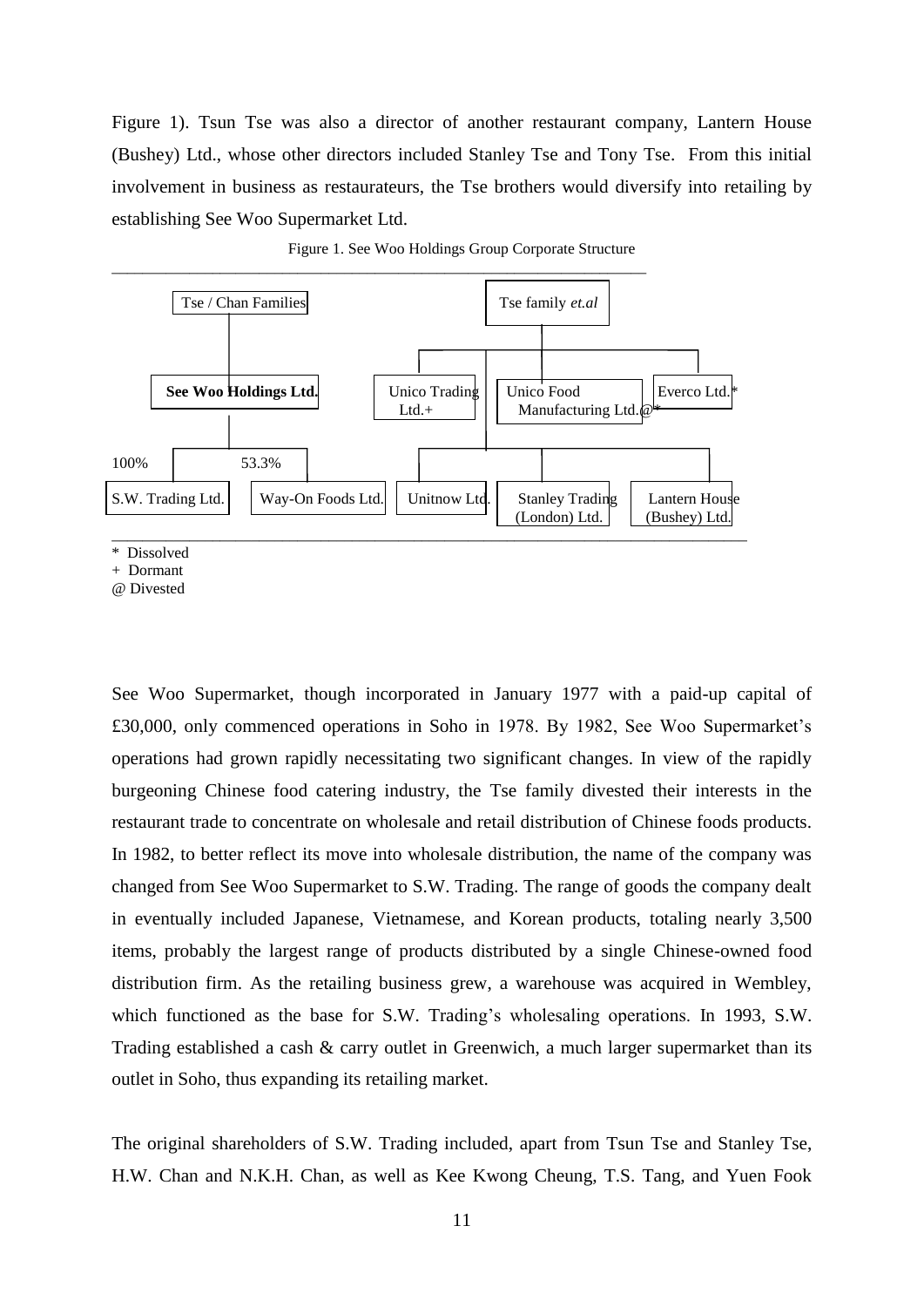Chung; other members of the Tse family among this list of original shareholders were Tony H.W. Tse, C.K. Tse, and P.Y. Tse. The original directors of S.W. Trading were Tsun Tse and Stanley Tse. The non-Tse family members who were shareholders of the company, particularly the Chans, are relatives, mainly cousins of the Tse brothers, who cooperated with them when they decided to venture into wholesaling through S.W. Trading. Tse's relatives provided them with the additional funding required to operationalize the venture, thus emerging as shareholders of S.W. Trading. The Chan family remained shareholders of the company and still play a role in the running of the company, though most of them are not involved in major policy decision-making.

All the shareholders of S.W. Trading were British Chinese. The largest shareholder of S.W. Trading when it was incorporated was Tsun Tse, who owned 6,000 shares of the company's paid-up capital of £30,000, while Stanley Tse, Tony H.W. Tse, C.K. Tse, P.Y. Tse, and H.W. Chan each held 3,000 shares; they would all also become members of the board of directors. Kee Kwong Cheung and T.S. Tang each held 3,000 shares, while N.K.H. Chan and Yuen Fook Chung each had an investment of £1,500 in the company.

Throughout its history, although most of S.W. Trading's shareholders were members of the Tse family, the list of shareholders included people outside the family. A comparison of the list of shareholders of See Woo Holdings in 1996 (Table 1) with the original shareholders of S.W. Trading indicates that in the Tse family, one new member, Rita Tse, was included as a shareholder. W.M. Chow, who acquired a stake in S.W. Trading in 1981, would retain a large stake in the company, and later See Woo Holdings. There were a number of new shareholders in the 1996 list: P.Y. Low, T.S. Tang, and H.L. Yu. Another new shareholder of See Woo Holdings was Y.M. Cheung, a Hong Kong national who became a British citizen. Most of these new shareholders who were not family relatives, like Y.M. Cheung, were family friends from Hong Kong who were incorporated as shareholders, but would not play a significant role in the management and development of the company.

Table 1. See Woo Holdings Ltd.: List of Shareholders in 1996

| <b>Name</b>                         | Shareholding |  |  |
|-------------------------------------|--------------|--|--|
| Tsun Tse (Chairman)                 | 7,500        |  |  |
| Stanley Tse (also a director)       | 3.000        |  |  |
| Tony Hon Wing Tse (also a director) | 4,500        |  |  |
| Chun Keung Tse (also a director)    | 4,500        |  |  |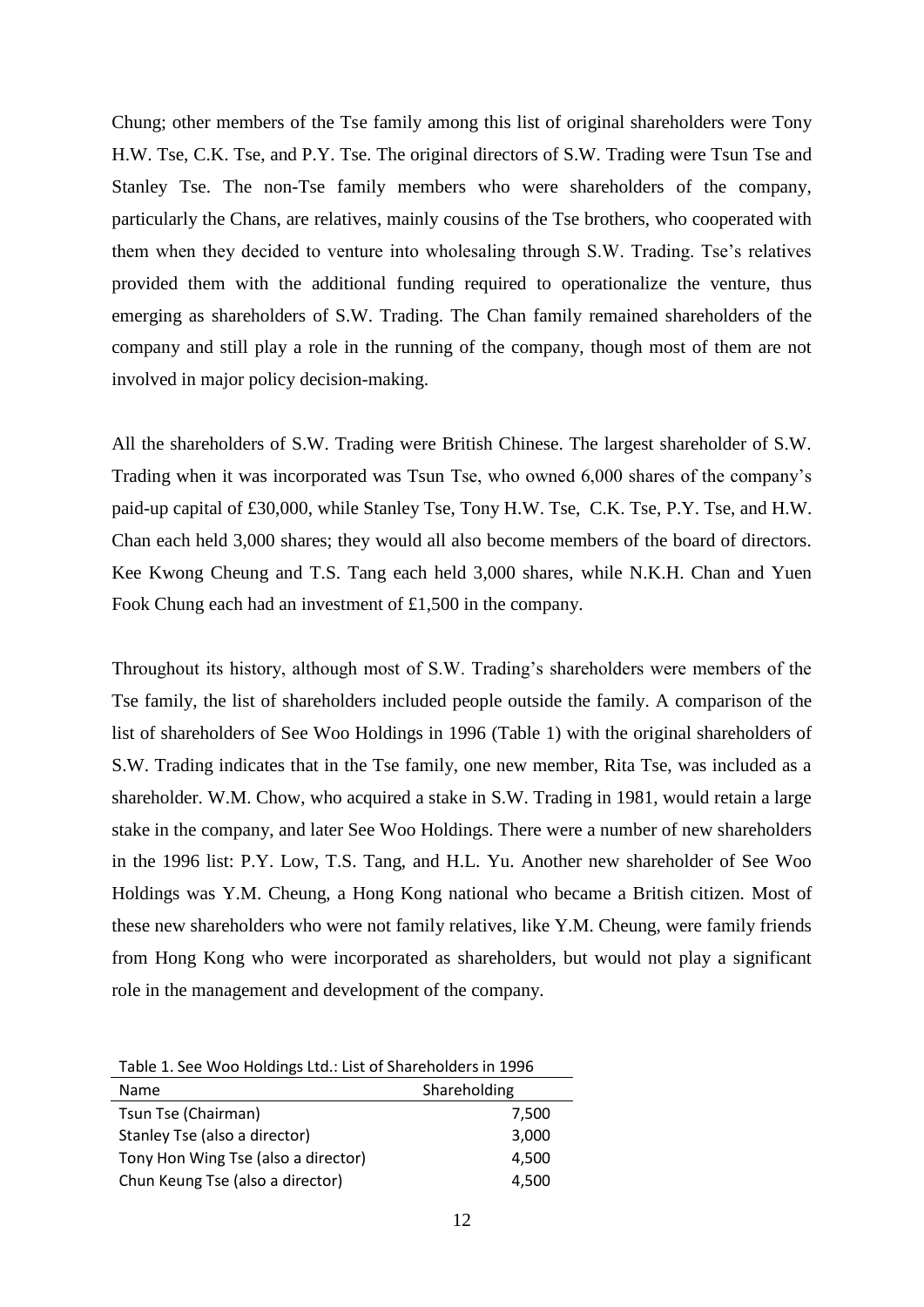| Pak Yue Tse                      | 3,000 |
|----------------------------------|-------|
| Rita Tse                         | 1,500 |
| Hing Wah Chan (also a director)  | 3,000 |
| Koon Sang Chan (also a director) | 3,000 |
| Alan Sui Lun Chan                | 1,500 |
| Wai Ming Chow                    | 3,000 |
| Yeung Man Cheung                 | 1,000 |
| Yuen Fook Chung                  | 1,500 |
| Lucy Pui Ying Low                | 1,500 |
| Tak Sing Tang (also a director)  | 3,000 |
| Hung Lit Yu                      | 1,500 |
| Unico Trading Ltd.               | 1,000 |
|                                  |       |

Source: Company House Archive, Leeds University, United Kingdom

In December 1989, the shareholders of S.W. Trading exchanged all their equity in the company for stock in See Woo Holdings, when the latter was established to act as a holding company for the Group. The directors of S.W. Trading in 1996 were K.S. Chan, H.W. Chan, Stanley Tse, Tsun Tse, Tony H.W. Tse, T.S. Tang, and Y.M. Cheung. Another company acquired by See Woo Holdings when it was incorporated was Way-On Foods, in which it would have a controlling stake.

## *The spin-offs and subsidiaries*

Way-On Foods is involved in the manufacture of food products, including freshly-made chilled and frozen Chinese food which have a short shelf-life; most of these products are still made by hand. Catering primarily to a certain niche market when it began business, Way-On Foods had a select clientele of retailers who absorbed most of its products, though the company then hoped to expand its number of customers by expanding the range of its products. Incorporated in 1986 with a paid-up capital of £2, Way-On Foods' original shareholders were Wendy Yung Tse and Rita Yang Tse, each of whom held one share of the company's paid-up capital. The directors of the company in 1988 were Tsun Tse, Tony H.W. Tse, Stanley Tse, and Man Wah Liu. In 1989, when See Woo Holdings emerged as a major shareholder of Way-On Foods, the latter's paid-up capital was increased to £75,000, of which 40,000 shares, or 53.33 percent of its equity, was taken over by the new holding company; the other shareholders then of Way-On Foods, each holding 5,000 shares, were Tsun Tse, Wendy Tse, Rita Tse, Joan Mew Gee Tsang, King Wah Tang, Yak Wan Liu, and Hun Wa Liu. The directors of Way-On Foods in 1990 were Tsun Tse, Tony H.W. Tse, Stanley Tse, M.W. Liu, and King Way Tang.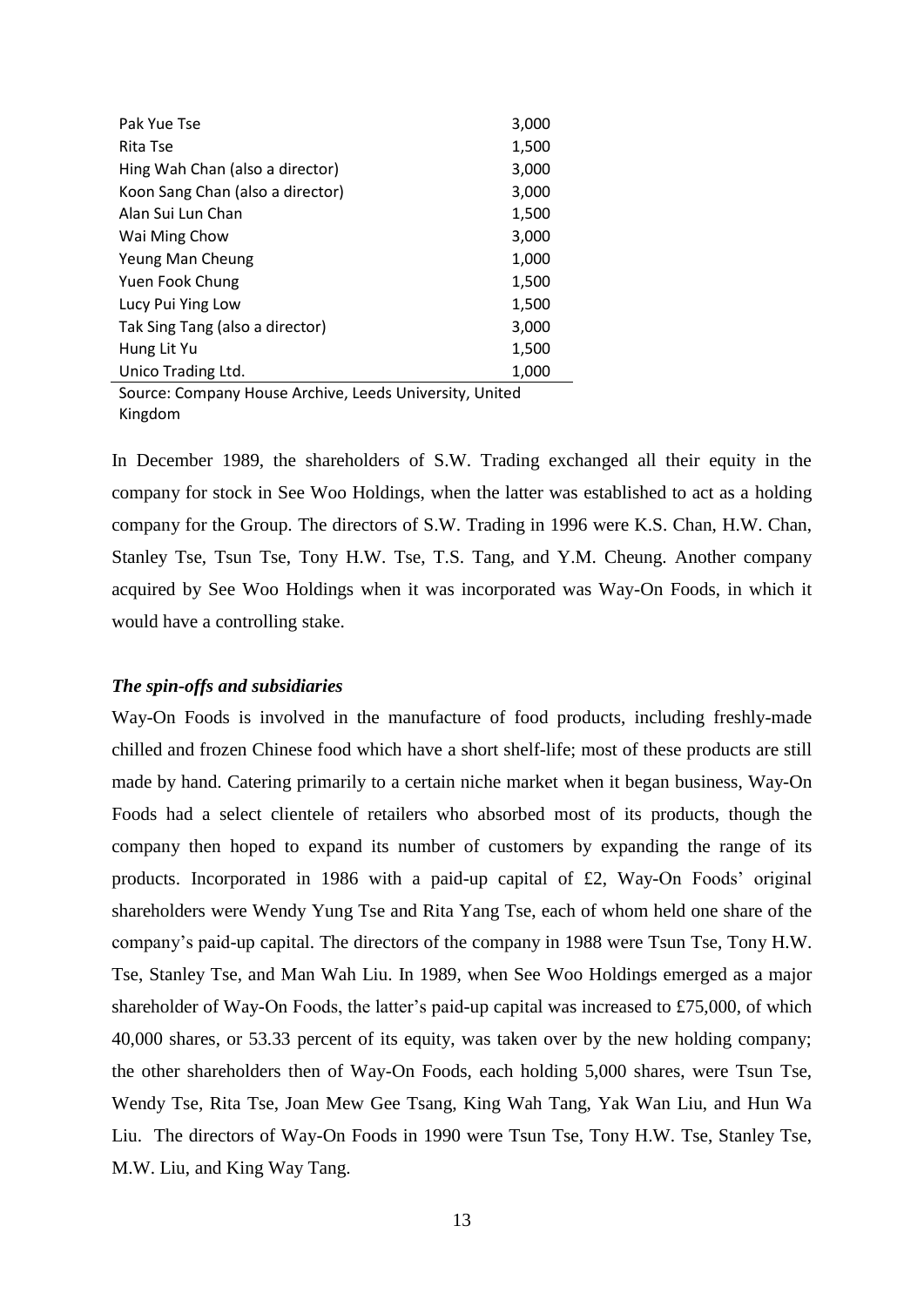Way-On Foods was established to develop the See Woo Holdings Group's interest in food manufacturing. As the list of shareholders and directors of Way-On Foods suggests, although the Tse family had primary control over the company, there was some co-ethnic business cooperation, primarily with the Liu family. The Liu family had previously been involved in the restaurant business with the Tse family, and had been brought in to handle food production. Other shareholders of Way-On Foods were those who had also worked in the manufacturing of the Group's food products and were part of the holding company's management. None of the shareholders of Way-On Foods who were not part of the Tse family are shareholders of See Woo Holdings. By 1996, the directors of Way-On Foods were Stanley Tse, Tsun Tse, Tony H.W. Tse, and H.W. Liu, indicating the joint management of the Tse and Liu families of this manufacturing concern. Way-On Foods' production factory is based in Wembley, next to S.W. Trading's warehouse, to facilitate the distribution of its products.

See Woo Holdings, incorporated just two years after Way-On Foods was established, was obviously to function as the holding company of the latter as well as S.W. Trading. Although the entire equity of S.W. Trading was injected into the holding company, only 53.33 percent of Way-On Foods' equity was acquired by See Woo Holdings. The remaining equity of Way-On Foods was owned primarily by the Liu family. In this regard, it is noteworthy that members of the Tse family were also directors of other companies which have not been incorporated into the See Woo Holdings Group. For example, Tsun Tse, See Woo Holdings' chairman, is a director of Everco Trading Ltd. and Unitnow Ltd., while Tony H.W. Tse is also a director of Everco Trading, Unico Trading Ltd., and Unitnow. P.K. Tse is a director of Stanley Trading (London) Ltd. and Unico Trading**,** while Stanley Tse is a director of Everco Trading, Lantern House (Bushey), Stanley Trading (London), Unico Trading, and Unitnow. Most of these companies, established before the incorporation of See Woo Holdings, were firms used to enter into a particular venture with other Chinese who were not family members. For example, Unico Trading was involved in the retail and wholesale distribution of food and electrical products, while Unico Food Manufacturing was another enterprise involved in the manufacture, retail, and wholesale of food products. Such enterprises were an indication of the diverse range of business activities that the Tse family was involved in, though in a personal capacity, and not through its main holding company, See Woo Holdings. This indicated the Tse family's desire to enter into any business venture, when a proposal was submitted by another Chinese, if the idea sounded potentially profitable.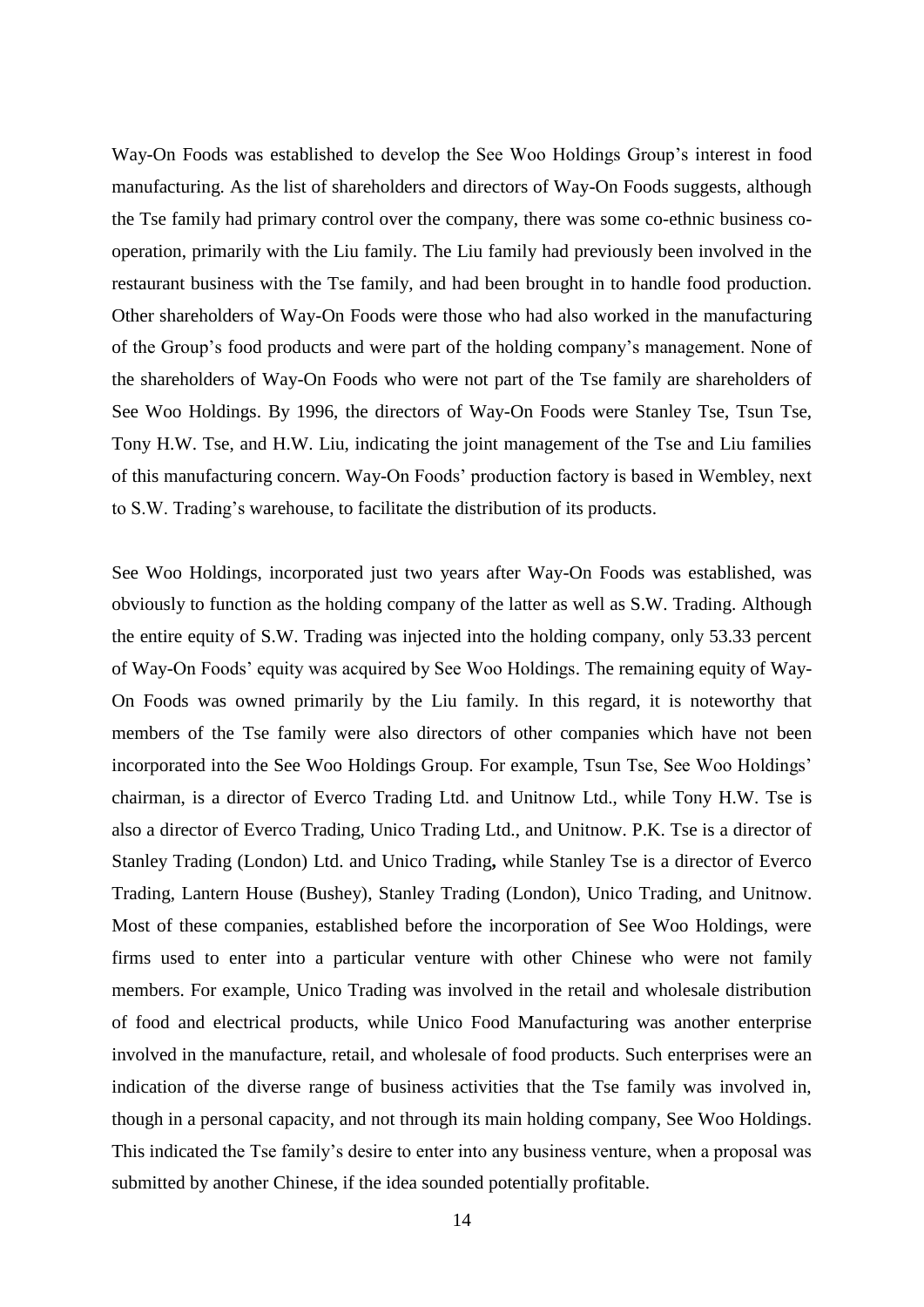There have, inevitably, been transactions between companies in the See Woo Holdings Group and a number of these firms in which members of the Tse family had an interest in. For example, in 1981, S.W. Trading made purchases amounting to £38,211 from Stanley Trading; at that time, all the directors of S.W. Trading, with the exception of T.S. Tang, were directors of Stanley Trading. In 1983, S.W. Trading had business transactions with Unico Trading and Unico Food Manufacturing.

Company records indicate, however, that a number of these companies in which the Tse family had had an interest in have been dissolved or are now dormant. For example, Unico Trading, incorporated in 1981, ceased trading in 1987 and has since remained a dormant company. Unico Trading, however, still retains some ownership of equity in See Woo Holdings. The directors of Unico Trading included members of the Tse family and H.W. Chan, K.S. Chan, and Y.M. Cheung who are also shareholders of See Woo Holdings. Between 1982 and 1985, Unico Trading, which had a paid-up capital of £20,000 had been registering turnovers ranging between £127,839 and £96,068, but had not been able to record significant profits. In 1987, when Unico Trading's operations ceased, its turnover had fallen to £56,339 and its losses had been trimmed down to £825. Another company owned by the Tse family, Everco Ltd., was dissolved in 1993; incorporated in 1987, it was engaged in the import and wholesale of vegetables. In this venture, the Tse family collaborated with a different group of Chinese. The original directors of Everco included, apart from Tsun Tse, Stanley Tse, H.W. Tse and C.K. Tse, Fung Fung, K.C. Lam, and Fai Leung. Unico Food Manufacturing was incorporated in 1981, and the original directors and shareholders of the company were members of the Tse family and W.M. Cheung. The Tse family would, however, divest their interest in the company within a few years. Unico Food Manufacturing was dissolved in 1996.

#### **Business and development**

Following its incorporation in the late 1970s, S.W. Trading's accounts indicate that the company had secured loans from banks which have significant operations in Hong Kong and China. For example, the company secured loans from the Bank of China, the Overseas Trust Bank, and the Hong Kong & Shanghai Bank, though the bank which provided S.W. Trading with the largest volume of loans was the British-based Barclays Bank. According to See Woo Holdings' financial consultant, Ken Parmer, while the British banks were important to handle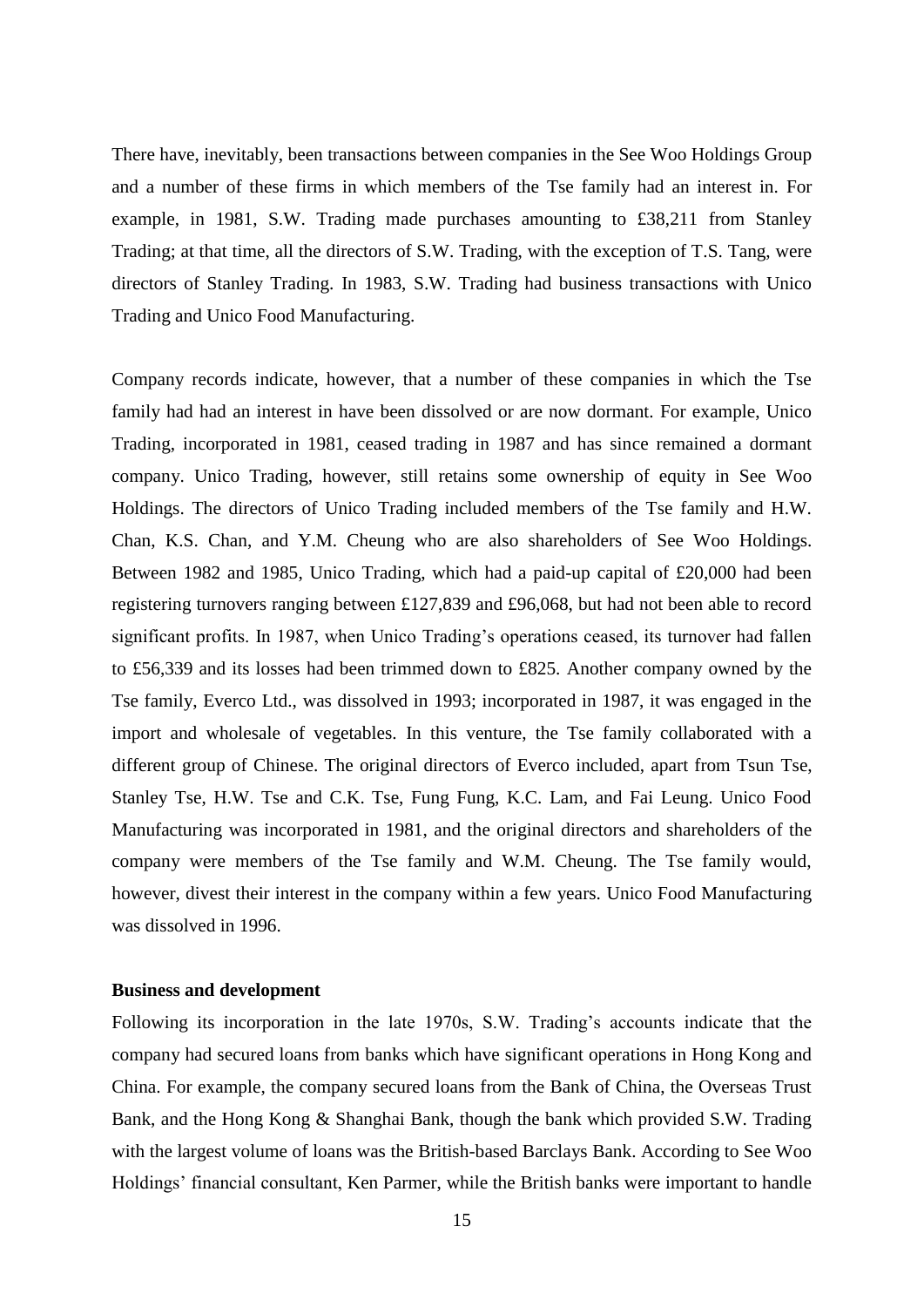loans and their business in the UK, the Asian-based banks were useful for providing letters of credit (LCs) for the company's international trade, i.e., involving the acquisition of supplies from abroad for their UK-based wholesaling and retailing business. Common ethnic identity had not been, according to Parmer, a factor in determining which bank the Group decided to approach for LCs and loans; rather, the decision was based solely on which banks provided the most favorable interest rates for loans and LCs and the best financial services.

The capital required to enter into the wholesaling and retailing industry had come from immediate family members of the Tse brothers, as well as from personal savings and profits from their restaurant business. There is no indication that the companies in the See Woo Holdings Group have secured funding from abroad, though there is evidence that the company had links with people in Hong Kong. For example, one shareholder of See Woo Holdings was residing in Hong Kong. The See Woo Holdings Group, however, is the only company among the largest Chinese-owned enterprises which provides any evidence of intraethnic business cooperation which had been sustained for a protracted period;<sup>10</sup> this can be seen particularly in the case of its subsidiary, Way-On Foods, a venture jointly owned the Tses and non-family members.

Table 2 provides a detailed breakdown of the performance of the companies in the See Woo Holdings Group. S.W. Trading, the main company in the Group, had consistently registered significant growth in the volume of its turnover. In 1978, the year of its incorporation, S.W. Trading recorded a turnover of £588,827; by 1981, its turnover had increased almost fourfold, to £2.01 million, before doubling to £5.77 million in 1985. During the next decade, S.W. Trading's turnover volume would continue to rise significantly, and by 1997, when it recorded its highest turnover, of £28.8 million, this was almost five times the turnover volume it recorded in 1985, suggesting that it had also benefited from policies that had been introduced during Thatcher's administration. S.W. Trading's accounts indicate that the company incurred a pre-tax loss only once; in 1982, a loss of £49,634 was recorded. There have, however, been significant fluctuations in the pre-tax profits it has recorded. For example, in 1983, one year after S.W. Trading recorded its first pre-tax loss, the company's pre-tax profit rose to £173,863, which fell to £61,034 in 1984 before appreciating significantly to £236,424 in 1987 before falling again to around £62,000 in 1989. In 1993,

 $10$ For an in-depth review of intra-ethnic business ties involving Chinese-owned SMEs, see Gomez and Benton (2008: 63-149).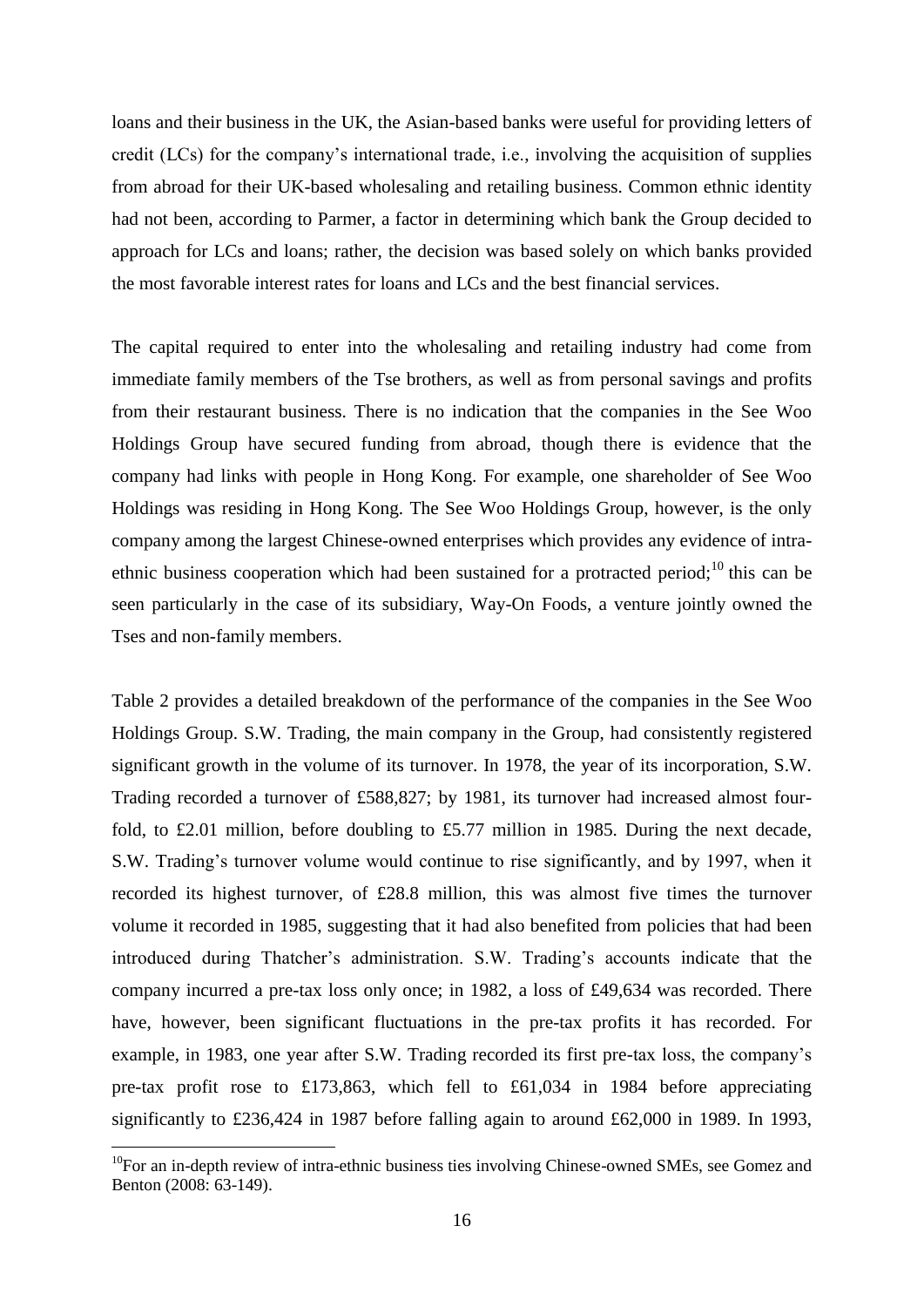S.W. Trading recorded its highest pre-tax profit, of £495,000, which fell the following year to £285,000, a commendable figure nonetheless. The opening of its cash & carry outlet in Greenwich in 1993 contributed appreciably to its increased turnover. There has also been a significant increase in the number of employees on S.W. Trading's payroll; between 1983 and 1997, the number of its employees increased almost five-fold, from 30 to 148.

In the early 1990s, the Tse family felt that S.W. Trading's potential for growth was still viable in spite of the growing competition in the ethnic food distribution market. One reason for this is that S.W. Trading functioned primarily as wholesalers rather than retailers. Since the 1970s, the Group had also established a clientele base that it could depend on. During the initial stages of the Group's growth, the Tse family concentrated their resources and labor on developing their London-based outlet. Rather than opening new outlets in other cities which would have entailed a significant amount of capital investment which they felt could have been more productively deployed in developing their business in London, the Tses established links with ethnic Chinese in other parts of the country; most of these Chinese were known to the Tses. The Tses encouraged their Chinese counterparts to go into retailing of food products, provided some of them with the initial capital they required to start the business and gave them favorable terms of credit to keep the business functioning. A number of these Chinese enterprises still operate, independent of the Tses, but for whom S.W. Trading remain the major source of their supplies. This long-established client base ensured that the S.W. Trading would continue to register a minimum turnover to enable it to operate profitably. In fact, according to Parmer, S.W. Trading does not have sales representatives as the Group feels that their main business remains in wholesaling. The Group does, occasionally, supply some of their products to other major retailers of Chinese food, including Wing Yip, but such links are not formal.

The See Woo Holdings Group's management did not see the need to develop supply links with major retailing supermarkets, like Tesco or Sainsbury, even though the group had gone into food production, as they felt that the demands made by these huge retailers on the quality of their products were at times unrealistic. There was some justification to this argument made by See Woo Holdings' management. Independent studies have shown that food manufacturers have found it quite competitive securing shelf-space for their products in major supermarkets (Maunder 1980, pp. 86-88). Moreover, marketing expenses to promote a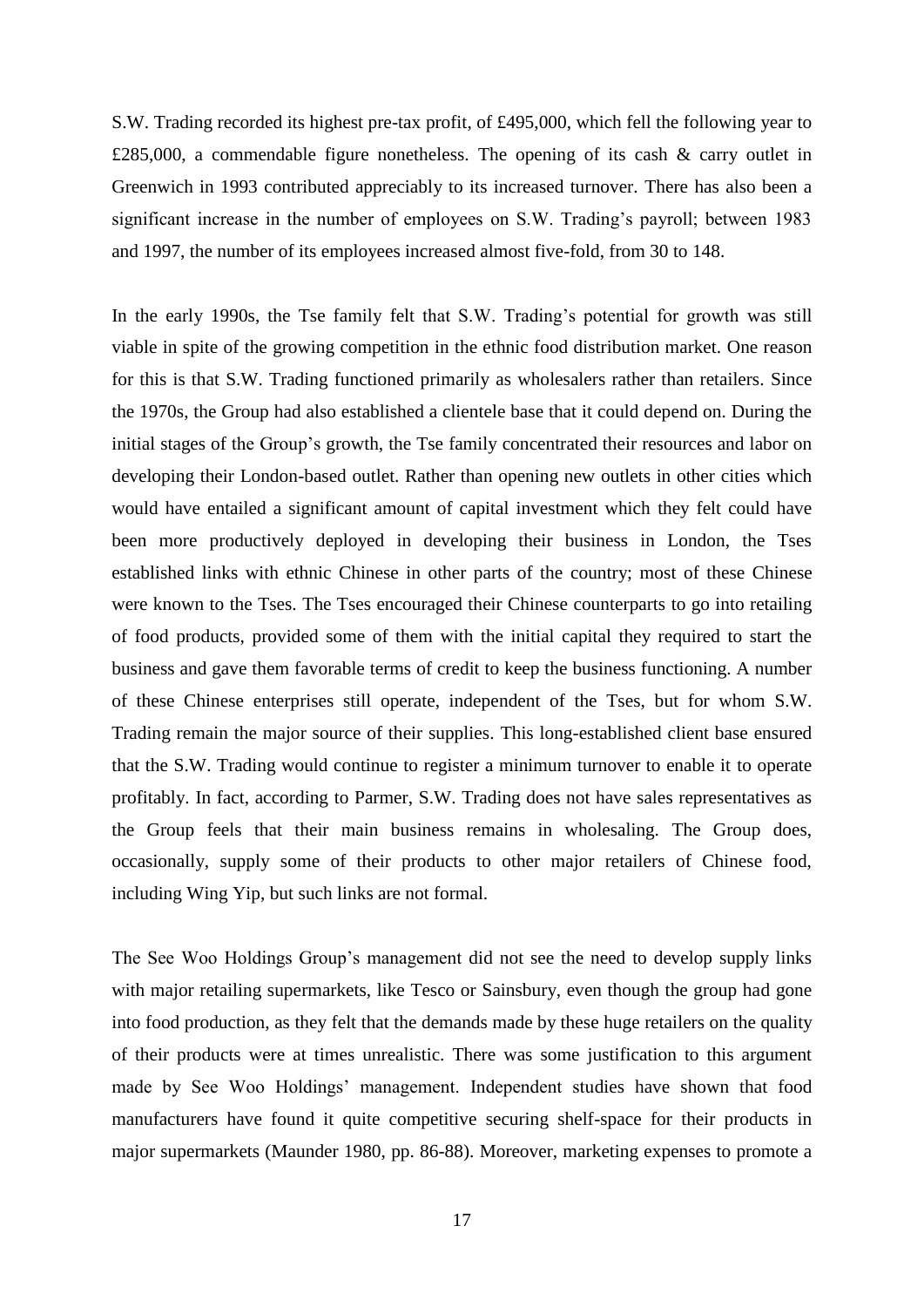new product are extremely high and it is difficult for new entrants in the market to displace more established brands.

Way-On Foods also registered a consistent rise in its volume of turnover, though its performance was not as significant as that of S.W. Trading. In 1988, Way-On Foods posted a turnover of £255,791, which continued to rise until 1993, when it peaked at £866,280 before dropping to £787,909 in 1994. Since then, however, its turnover continued to rise, and in 1997, Way-On Foods recorded a turnover of £1.25 million. Although the company registered a pre-tax loss in the first three years of its operation, since 1993, Way-On Foods has consistently recorded pre-tax profits which peaked at £108,748 in 1995; in 1997, however, its pre-tax profit was half this amount, £54,604, although the company had recorded a substantial increase in turnover during this period. The number of employees in Way-On Foods had increased from 11 in 1988 to 20 in 1997.

The consolidated accounts of See Woo Holdings indicates that since its incorporation in 1989, when the company recorded a turnover of £11.22 million, the company's sales volume consistently increased annually; in 1997, its turnover was £28.85 million. The company recorded a loss only once since incorporation, of £311,208 in 1990, but had since then persistently registered pre-tax profits, which peaked at £545,000 in 1993. The company accounts of the See Woo Holdings Group indicate that the activities of the subsidiaries of this Group had emerged as the mainstay of the business ventures undertaken by the Tse family, in spite of their diverse business interests (see Table 2).

| Year                                                                                      | 1989       | 1990       | 1991       | 1993       | 1994       | 1995       | 1996       | 1997       |  |
|-------------------------------------------------------------------------------------------|------------|------------|------------|------------|------------|------------|------------|------------|--|
| Turnover                                                                                  | 11,223,845 | 12,626,539 | 14,389,334 | 16,321,000 | 19,241,000 | 24,551,000 | 27,024,000 | 28,854,000 |  |
| Pre-tax profits<br>No. of                                                                 | 61,750     | 311,208    | 200,144    | 545,000    | 320,000    | 165,000    | 141,000    | 357,000    |  |
| employees                                                                                 | 65         | 67         | 70         | 94         | na         | 156        | 155        | 168        |  |
| Issued capital                                                                            | 45,500     | 45,500     | 45,500     | 44,000     | 44,000     | 44,000     | 46,000     | 46,000     |  |
| S.W. Trading Ltd.<br>1978<br>1979<br>1980<br>1981<br>1982<br>1983<br>1985<br>Year<br>1987 |            |            |            |            |            |            |            |            |  |
|                                                                                           |            |            |            |            |            |            |            |            |  |
| Turnover                                                                                  | 588,827    | 1,009,751  | 1,348,292  | 2,105,607  | 2,403,934  | 3,615,164  | 5,767,620  | 9,322,832  |  |
| Pre-tax profits<br>No. of                                                                 | 12,867     | 32,003     | 113,726    | 49,100     | 49,634     | 173,863    | 61,034     | 236,424    |  |
| employees                                                                                 | na         | na         | na         | na         | na         | 30         | 30         | 54         |  |
| Issued capital                                                                            | 30,000     | 30,000     | 30,000     | 36,000     | 36,000     | 36,000     | 45,500     | 45,500     |  |

**See Woo Holdings Ltd. (Consolidated Account)**

**Table 2. See Woo Holdings Group Company Performance**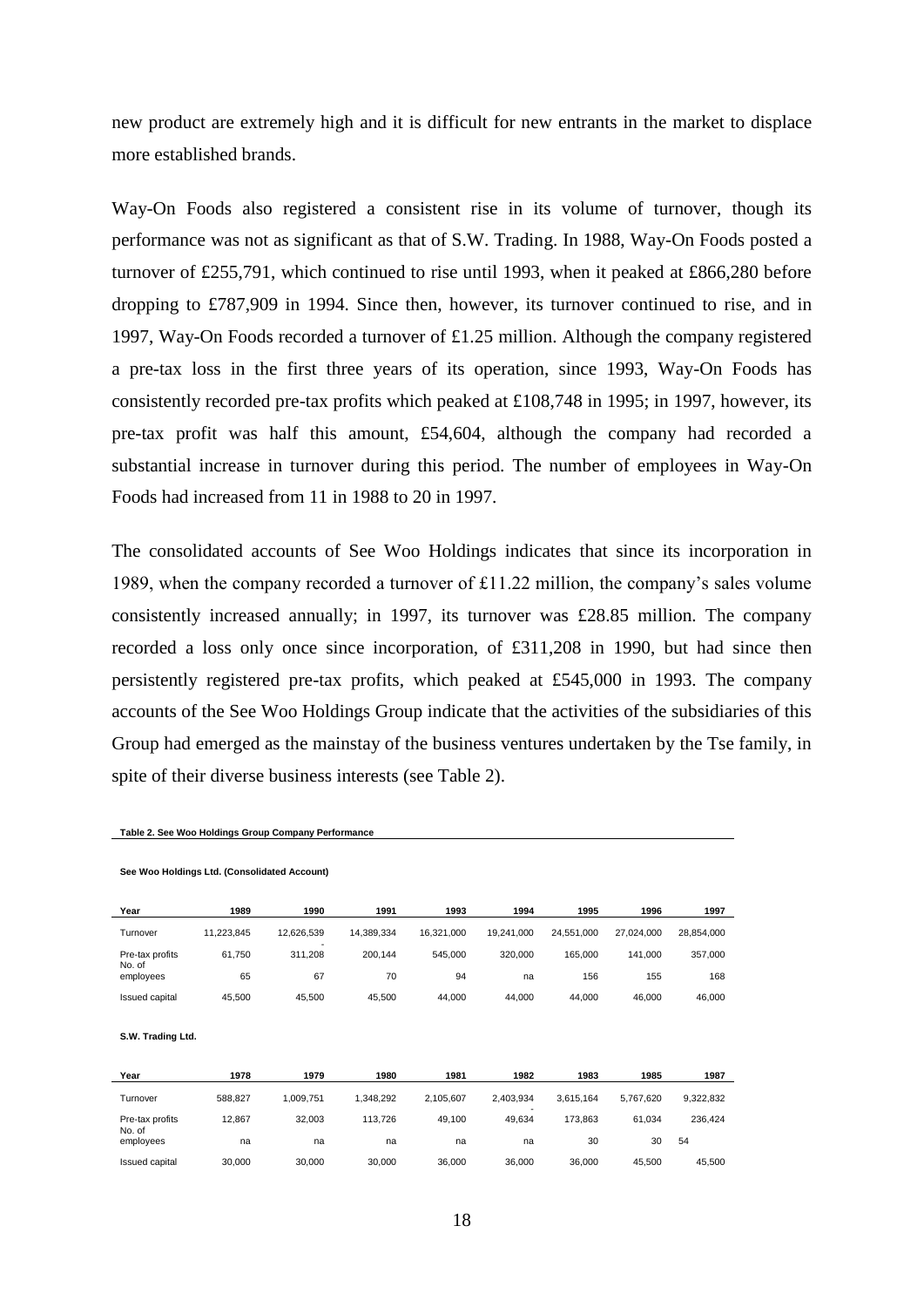(Con't)

| Year                      | 1989       | 1991       | 1993       | 1994       | 1995       | 1996       | 1997       |           |
|---------------------------|------------|------------|------------|------------|------------|------------|------------|-----------|
| Turnover                  | 11,223,845 | 13,800,926 | 15,879,000 | 18,942,000 | 24,405,000 | 26,611,000 | 28,813,000 |           |
| Pre-tax profits<br>No. of | 61,750     | 200,810    | 495,000    | 285,000    | 57,000     | 71,000     | 302,000    |           |
| employees                 | 65         | 70         | 83         | 99         | na         | 139        | 148        |           |
| Issued capital            | 45,500     | 46,000     | 46,000     | 46,000     | 46,000     | 46,000     | 46,000     |           |
| Way-On Foods Ltd.         |            |            |            |            |            |            |            |           |
| Year                      | 1988       | 1990       | 1991       | 1993       | 1994       | 1995       | 1996       | 1997      |
|                           |            |            |            |            |            |            |            |           |
| Turnover                  | 255,791    | 464,134    | 813,408    | 866,280    | 787,909    | 923,892    | 1,079,562  | 1,252,076 |
| Pre-tax profits           | 106,259    | 35,654     | 666        | 44,713     | 35,476     | 108,748    | 70,770     | 54,604    |
| No. of<br>employees       | 11         | 18         | 20         | 16         | 12         | 14         | 16         | 20        |
| Issued capital            | 2          | 75,000     | 75,000     | 75,000     | 75,000     | 75,000     | 75,000     | 75,000    |

Source: Company House Archive, Leeds University, United

Kingdom

Note: currecy in UK pound, na = not available, - = lost

Since the Tse family evidently felt that there was still a large market to be tapped for their products in the UK, they did not show a great desire to expand their markets abroad. Since the See Woo Holdings Group had also created an established clientele for its products, which the Tses felt could be sustained for a long time, the holding company did register a significant decline in turnover. However, in view of the competition in the distribution of ethnic food, the Tses recognized that they would probably not see a significant increase in turnover either. Thus, their emphasis on developing their manufacturing base, as a means to develop a vertically-based enterprise, through which profitability could be increased by reducing the volume of their imports. Way-On Foods, for example, began to turn a profit, even registering an increasing volume of turnover. The Tses probably believed that if they developed Way-On Foods' range and volume of products, the prospects for growth of the See Woo Holdings Group would increase.

The See Woo Holdings Group's company structure suggests that the Tse family began adopting a more focused approach to business, concentrating on food production, wholesaling, and retailing. While the Tse family had shown a proclivity to venture into any business that appeared potentially profitable, this form of business development appeared to be diminishing, as reflected in See Woo Holdings' corporate structure. In one way, the Tse family's business links with other ethnic Chinese is a paradox. The family's long-established, but informal, food distribution network comprising primarily other Chinese had remained a major source of fixed revenue for the See Woo Holdings Group. On the other hand, none of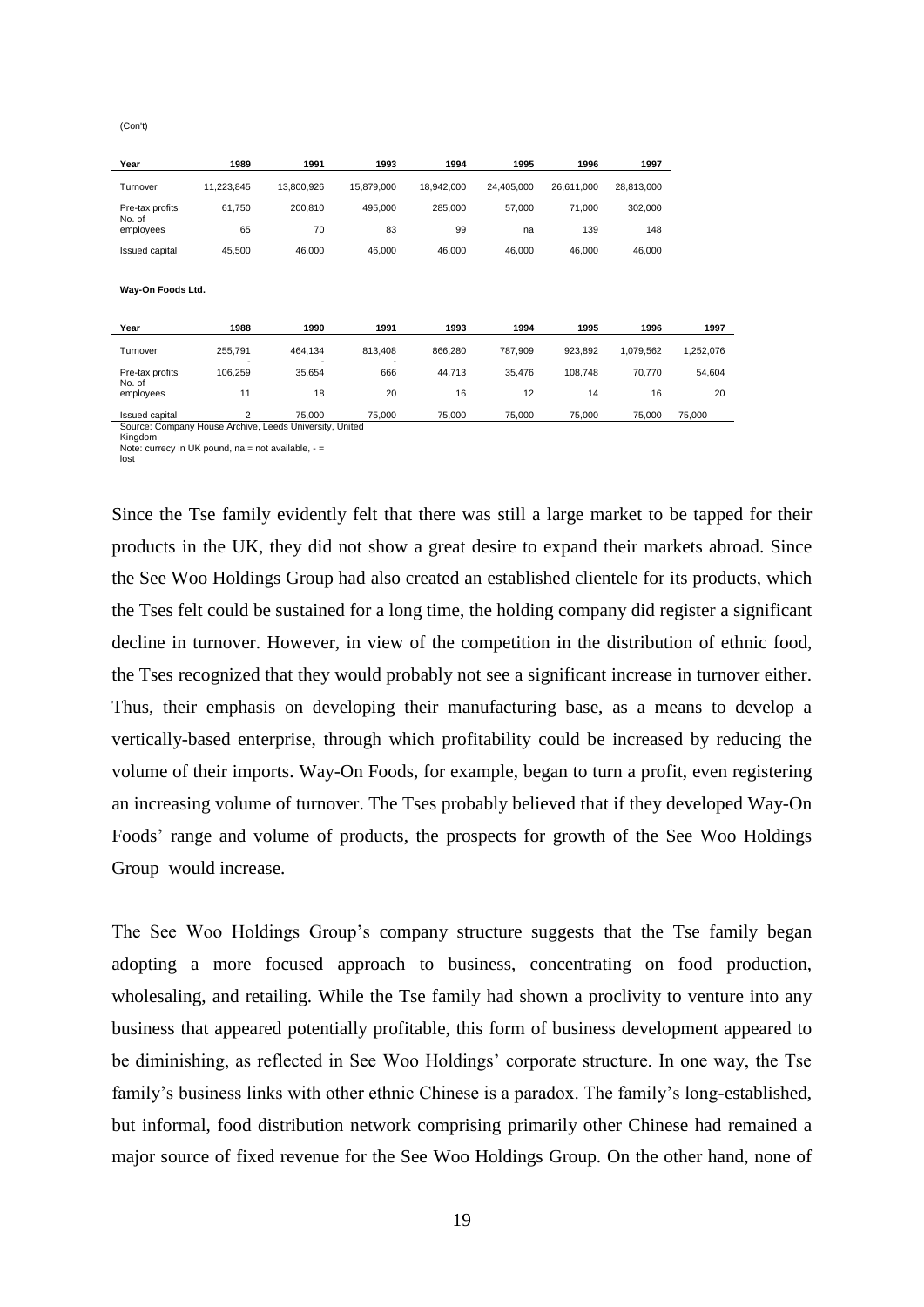the businesses that the Tses had ventured into with other Chinese, through the incorporation of companies to distribute electrical products or for the sale of vegetables, have proved successful. Their only cooperation with other Chinese in business through a company which had proven successful was their involvement in manufacturing with the Liu family, through Way-On Foods. Similarly, although most of the imports made by S.W. Trading from abroad were from companies owned by Chinese in Asia, including in China, Hong Kong, and Malaysia, the Tse brothers spent a lot of time in the region seeking out new suppliers and products which could help enhance the profit potential of the Group.

## **Conclusion**

Thatcher's neoliberal economic policies have, with much merit, come under serious criticism, including for her treatment of trade unions.<sup>11</sup> However, the early years of Thatcher's era could well be seen as the best of time for SMEs with her emphasis on supporting these firms through her promotion of an 'enterprise culture' which was also a response to social problems. Since the economic situation in Britain in the 1970s had contributed to growing unemployment, Thatcher's SME policies encouraged self-employment and entrepreneurship, which coincided with Chinese start-ups while also allowing existing businesses to further expand, including in retailing and wholesaling. The social problems the Chinese were confronted with, specifically discrimination and civil unrest during the late 1970s, were core factors that compelled them to enter into business.

This historical profile of the See Woo Group, one of the most prominent Chinese family businesses, provides important insights into its mode of development during the period from the late 1970s until the early 1990s. The See Woo Group's development indicates that Chinese businessmen in Britain had benefited from the government's initiative to nurture SMEs through various incentives. The active promotion of SMEs was a major factor that had pushed minorities into business, though a majority remained very small enterprises (Benton and Gomez 2008, pp. 63-149). Although there is no indication that Chinese firms obtained state aid in the form of funds, as is also the case with the See Woo Group, the general environment within which these enterprises were developed was conducive for operating SMEs. See Woo Group harnessed opportunities such as the more accommodating banking

 $11$ See, for example, Harvey 2005.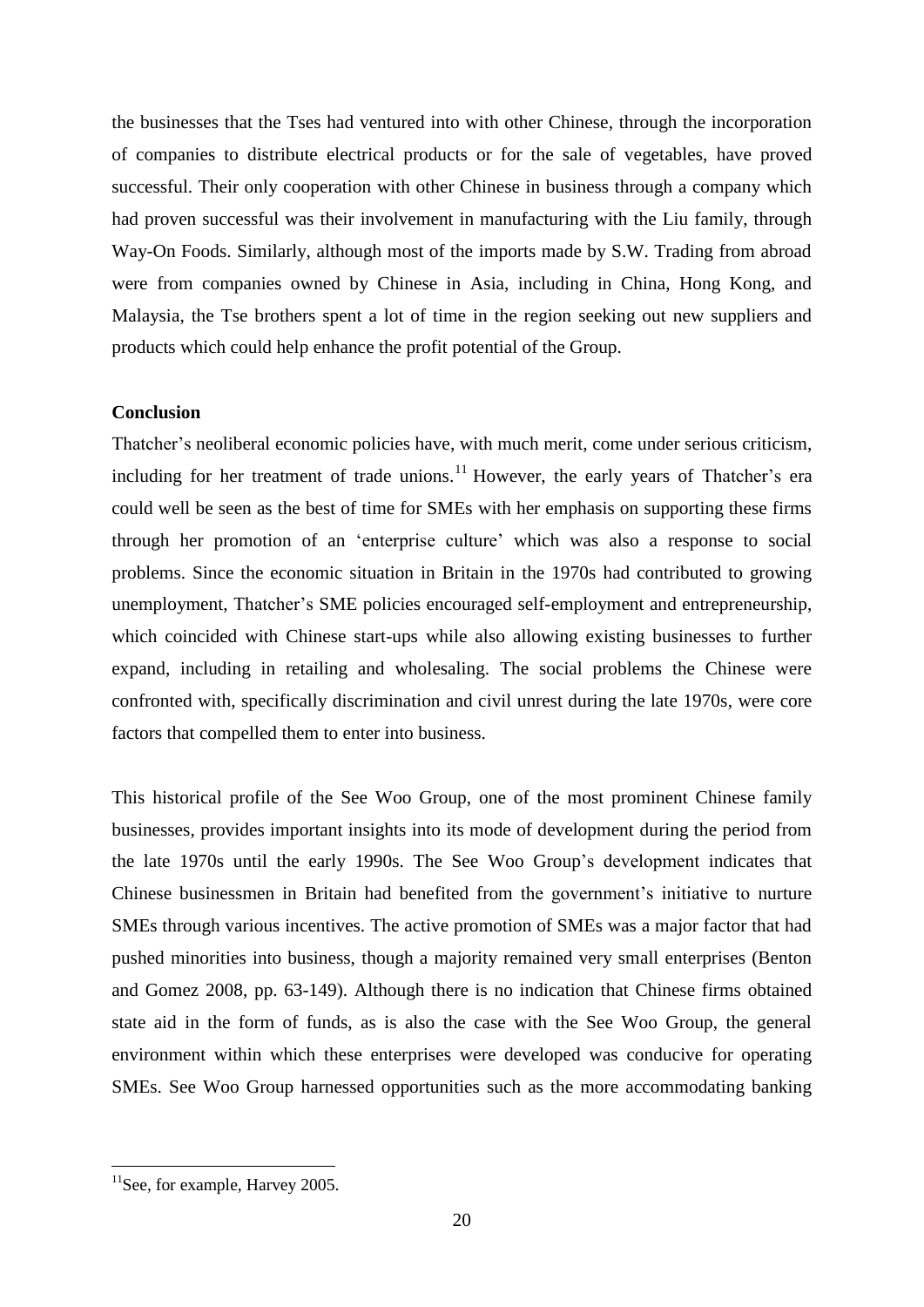facilities for SMEs and the inclusive business climate that had been created by the government.

A crucial factor that contributed to this Group's rise was that it was under the control of one family, though there is evidence of much help from friends and co-ethnics to develop the enterprise. There is no evidence, however, that these co-ethnic ties remained important as the See Woo Group emerged as a large enterprise, evolving into a company controlled by only one family. There is evidence the Tse family secured financial aid based on intra-ethnic considerations; this, however, was for mutual benefit. By providing funds to co-ethnics around the UK to develop Chinese food retailing outlets, the See Woo Group was able to create a wide distribution network.

The case of the See Woo Group indicates that the early generation of migrants such as the Tse brothers had a penchant to diversify their businesses by venturing into a variety of economic sectors. The Group, however, thrived most through trading, in the wholesaling and retailing of ethnic food products. By the late 1980s, the Group began to adopt a focused approach to the development of the companies under its control. A clear attempt to develop a vertically-integrated enterprise had emerged, with the Group focusing on the production, wholesaling and retailing of food products. The Group's move into manufacturing enhanced its profitability as it helped reduce the cost of purchasing goods from suppliers.

Individual endowments, specifically class resources, provide the best explanation for the development of the largest Chinese enterprises. As the case of the See Woo Group indicates, the owners of this enterprise had entrepreneurial qualities. The Tse brothers provided a combination of resources to their enterprise; while some had been privy to formal education, all three had been in food catering for some time before venturing into wholesaling and retailing. This Group was among the first entrants into the wholesaling and retailing of ethnic food in Britain.<sup>12</sup> The See Woo Group was led by men who had moved into this sector in the early 1970s to serve the burgeoning food catering sector. This company had the advantage of

 $12$ The history of the development of the other major Chinese-owned company in Britain, the Wing Yip Group, indicates that this enterprise followed a similar pattern of business development, i.e. by venturing early into the wholesaling and retailing of ethnic-type food. See Cheung and Gomez (2012) for a case study of the Wing Yip Group.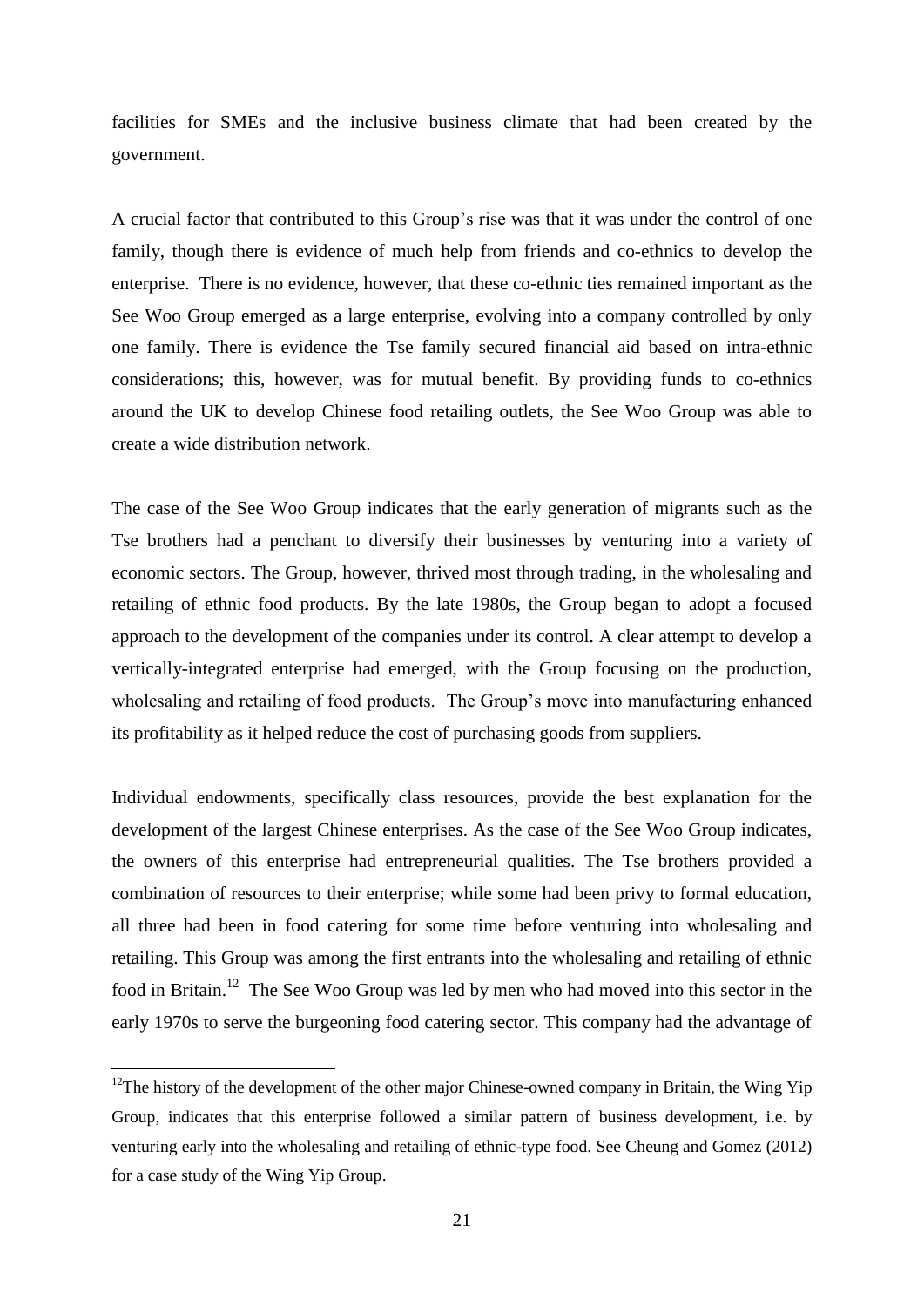establishing a presence and developing a reputation in the marketing of ethnic food supplies, initially Chinese food, though the range of food products it produced and sold soon expanded. After developing its presence in the food-distribution market in Britain, the Group built on this experience to diversify its trading operations in the international market. The See Woo Group was able to exploit business opportunities that had emerged, further indicating its entrepreneurial dynamism.

In terms of organizational structure, the See Woo Group adopted the holding company approach, a method employed by other major Chinese enterprises such as the Wing Yip Group. This allowed the owners of See Woo to decentralize management and move resources around for the benefit of the Group as a whole. In the early stage of the Group's growth, the owners had managed to keep costs low by recruiting family members as employees. With growth came the development of management hierarchies, which helped them professionalize their operations.

The business strategies employed by the company had been effective. Among wholesaling and retailing companies, the range of products the Group offered had increased in the face of growing competition and to suit changing market trends. By specializing in the products they dealt with and by buying these products in large quantities, economies of scale was achieved. Increasing turnovers enabled the owners to be more innovative, in terms of seeking out markets abroad and by adopting vertically-oriented growth, by moving into the manufacturing of food products and by opening more retailing outlets and supermarkets. Much attention had clearly been devoted to studying market trends to seek out new business opportunities; in other words, there has been investment in research.

The owners, as they were migrants, had links with people in Hong Kong, China, and Malaysia. However, there is no evidence that they secured much of their funds from abroad to expand the business. Company records reveal that their sources of funding have primarily been local British banks, though there is evidence that they secured loans from the Bank of China Ltd, a bank incorporated in China which has established branches in the UK in an attempt to create a niche for itself among the Chinese community. Another bank which has been a major source of funding, primarily for those enterprises owned by older generation Chinese, is the Hong Kong & Shanghai Bank which has a long history of involvement in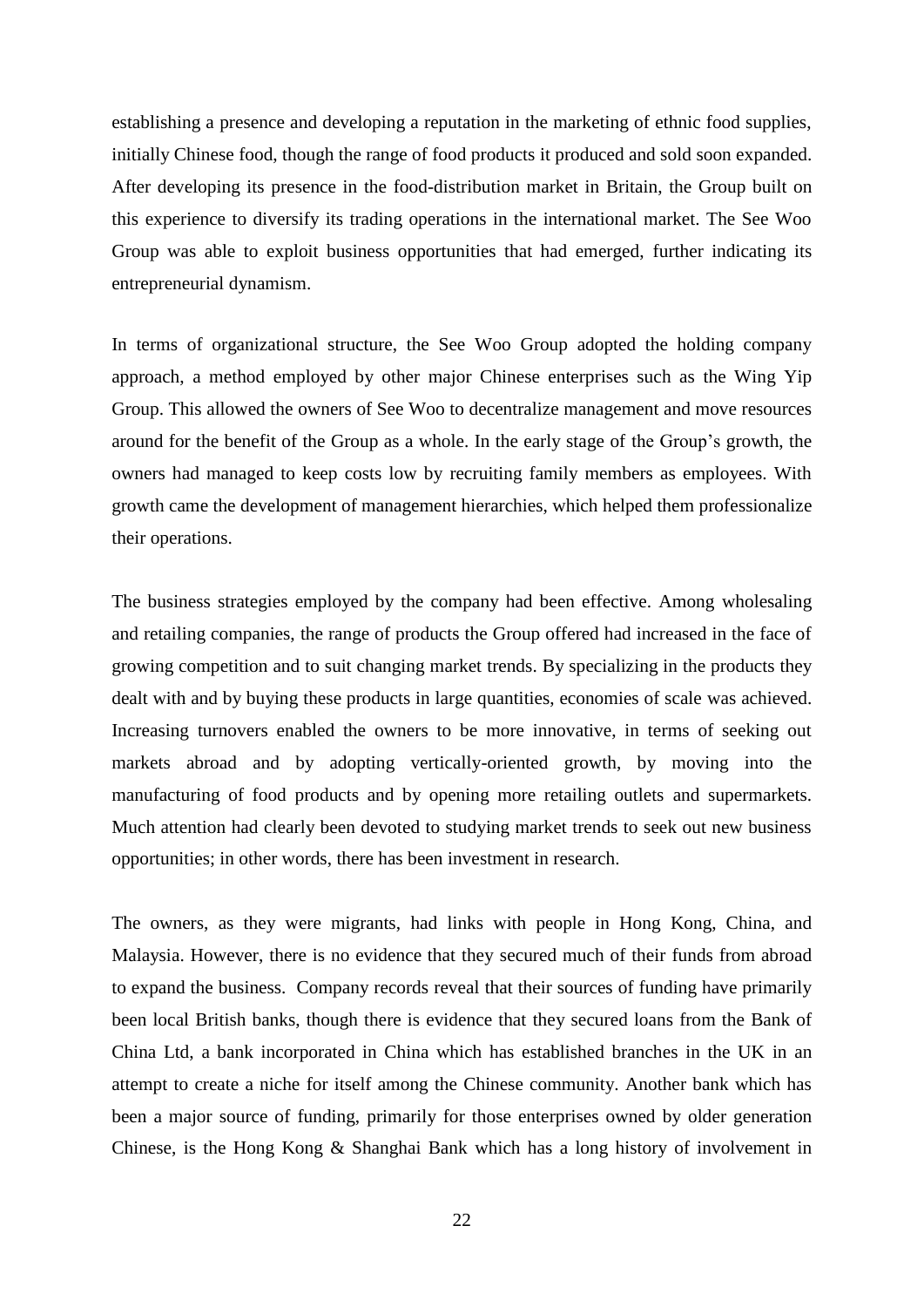Asia. There is evidence that in the early stages of the See Woo Group's growth, there was a dependence on co-ethnic friends for funding whilst some also served as shareholders.

Some of the major features that characterize how large companies have evolved is evident here. The Tse family's ability to identify or capture niche markets and the change from a diversified to a more focused approach to business, as well as their capacity to secure funding for business expansion have facilitated the development of the Group. Intra-ethnic cooperation had been crucial for them when they first entered into business, though the importance of such ties have clearly diminished with the growth of the Group.

The See Woo Group has also shown the capacity to develop an innovative marketing strategy that enabled them to expand their client base in spite of the decline in the food catering industry during the 1970s. The Group has also reinvested funds in the enterprise in an attempt to develop its profit potential. For example, even though the Group's venture into manufacturing had initially contributed to significant losses, the Tse family's attempt to develop a vertically-integrated enterprise began to turn a profit.

The access Chinese businessmen have had to funds is evidently a key factor that has facilitated growth of their enterprises; such funding, however, was not primarily from Chinese sources. Funds to venture into business have come from their own savings, with additional help from banks, primarily from British banks, an outcome of Thatcher's promotion of SMEs. By establishing a reputation with their bankers, they have managed to build up the volume of loans made available to them. Some British banks appear to have benefited by reaching out to the market created by ethnic minorities who were emerging as a major force among small enterprises. For example, apart from the See Woo Group, a large number of the company files viewed during this research indicated that Chinese businessmen have secured loans from Barclays Bank. Although a majority of these Chinese businessmen have used the banking facilities provided by the branches of banks incorporated in East and Southeast Asia, such as the Bank of China and Bank of East Asia, none of these businessmen have secured much more favorable loans and interest rates from these banks.

The history of the See Woo Group indicates the importance of public policies to aid the development of small entrepreneurial firms. It was this issue that Thatcher had recognized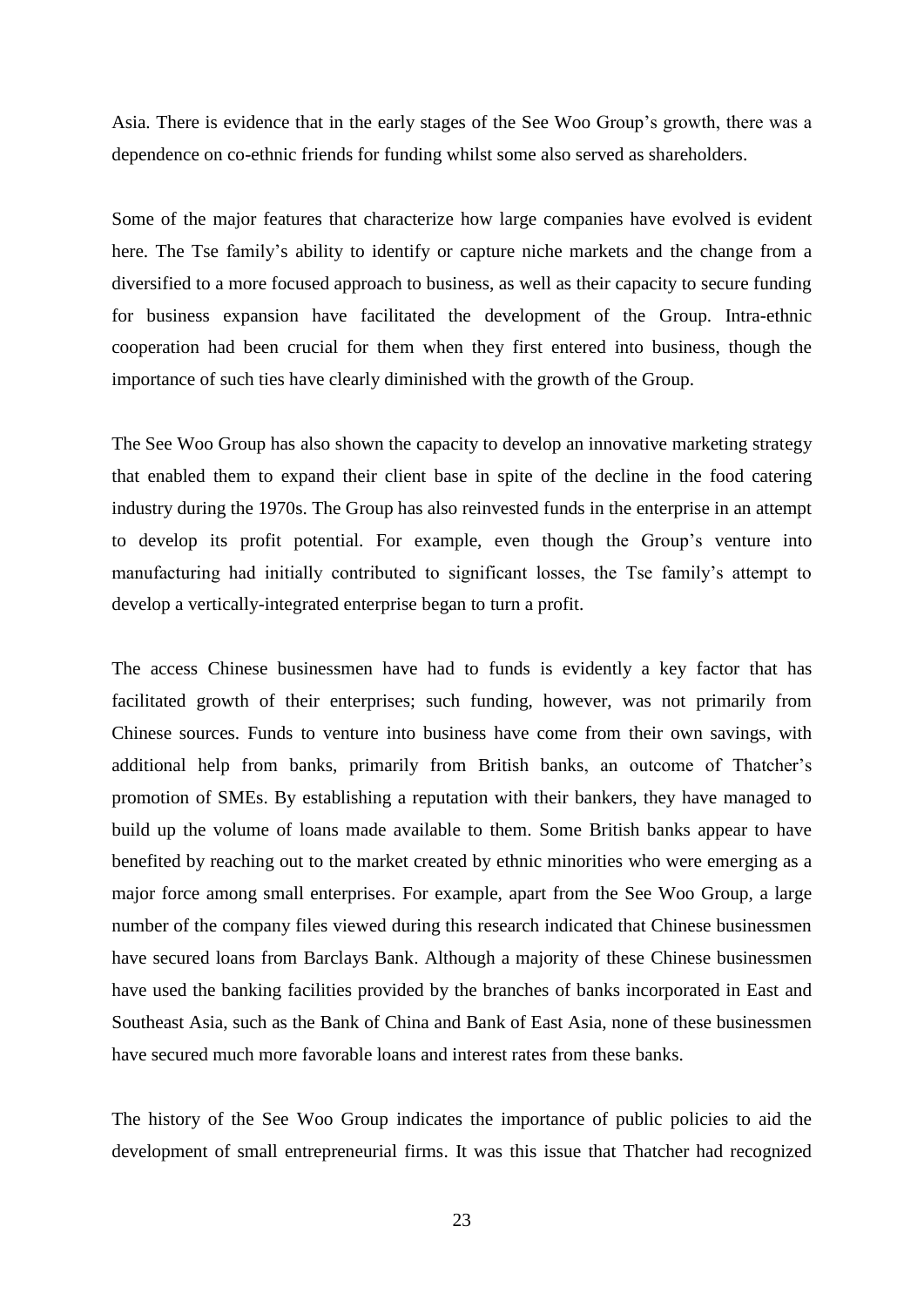and moved to support and small firms owned by entrepreneurial Chinese in Britain had responded in a manner that allowed them to benefit from these policies.

## **References**

Atkinson, J. and Storey, D.(1994), "Small firms and employment", in Atkinson,J. and Storey, D. (eds),*Employment, the Small Firm and the Labour Market*, London, Routledge, pp. 1-27.

Benton, G. and Gomez, E.T. (2008), *The Chinese in Britain, 1800-Present: Economy, Transnationalism, Identity*, Basingstoke, Palgrave-Macmillan.

Best, M.H. (1990),*The New Competition: Institutions of Industrial Restructuring*, Cambridge, Polity Press.

Boissevain, J. (1994), "Small Entrepreneurs in Contemporary Europe", in Ward, R. and Jenkins, R. (eds), *Ethnic Communities in Business: Strategies for Economic Survival*, Cambridge, Cambridge University Press, pp. 20-38.

Burrows, R. (1991), "Introduction", in Burrows, R. (ed.), *Deciphering the Enterprise Culture: Entrepreneurship, Petty Capitalism and the Restructuring of Britain*, London, Routledge, pp. 1-16.

Chandler, A.D., Jr. (1990), *Scale and Scope: The Dynamics of Industrial Capitalism*, Cambridge, Harvard University Press.

Cheung, G., and Gomez, E.T. (2012), "Hong Kong's Diaspora, Networks and Family Business in the UK: A History of the Chinese 'Food Chain' and the Case of the W. Wing Yip Group", *The China Review* 12 (1), pp. 45-72.

Curran, J. and Blackburn, R. (eds) (1991), *Paths of Enterprise: The Future of the Small Business*, London, Routledge.

Dodd, S.D. and Anderson, A.R. (2001),"Understanding the enterprise culture Paradigm, paradox and policy", *The International Journal of Entrepreneurship and Innovation* 2(1), pp. 13-26.

Gidoomal, R. (1997), *The UK Maharajahs: Inside the South Asian Success Story*, London, Nicholas Brealey Publishing.

Gomez, E.T., and Benton, G. (eds) (2015), *Belonging to the Nation: Generational Change, Identity and the Chinese Diaspora*, London, Routledge.

Harvey, D. (2005),*A Brief History of Neoliberalism*, Oxford: Oxford University Press.

Jeremy, D.J. (1998),*A Business History of Britain: 1900-90s*, Oxford, Oxford University Press.